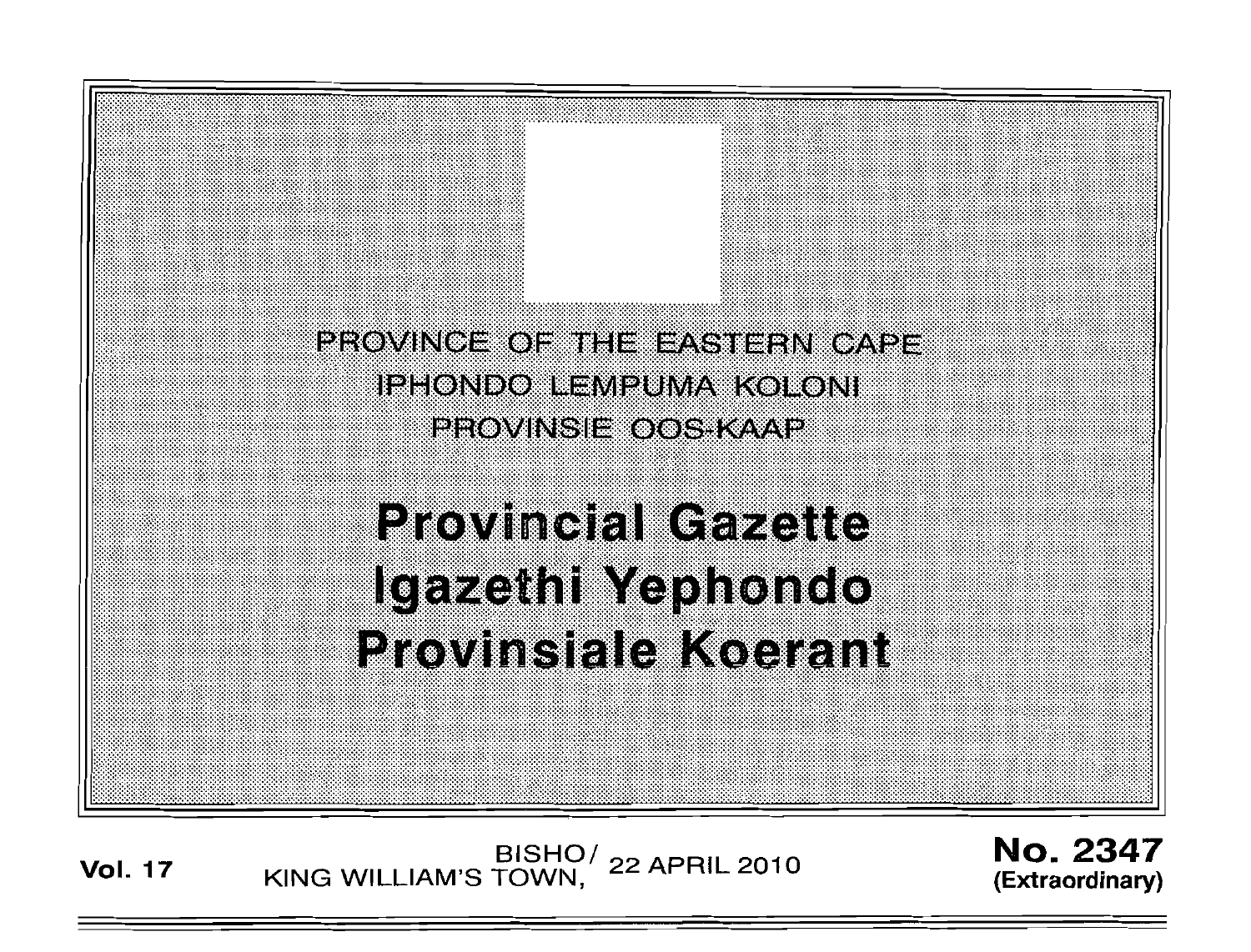### **IMPORTANT NOTICE**

**The Government Printing Works will not be held responsible for faxed documents not received due to errors on the fax machine or faxes received which are unclear or incomplete. Please be advised that an** "OK" **slip, received from a fax machine, will not be accepted as proof that documents were received by the GPW for printing. If documents are faxed to the GPW it will be the sender's responsibility to phone and confirm that the documents were received in good order.**

**Furthermore the Government Printing Works will also not be held responsible for cancellations and amendments which have not been done on original documents received from clients.**

#### **CONTENTS ·INHOUD**

| No. |                       | Page<br>No. | Gazette<br>No. |  |
|-----|-----------------------|-------------|----------------|--|
|     | <b>GENERAL NOTICE</b> |             |                |  |
| 141 |                       |             | 2347           |  |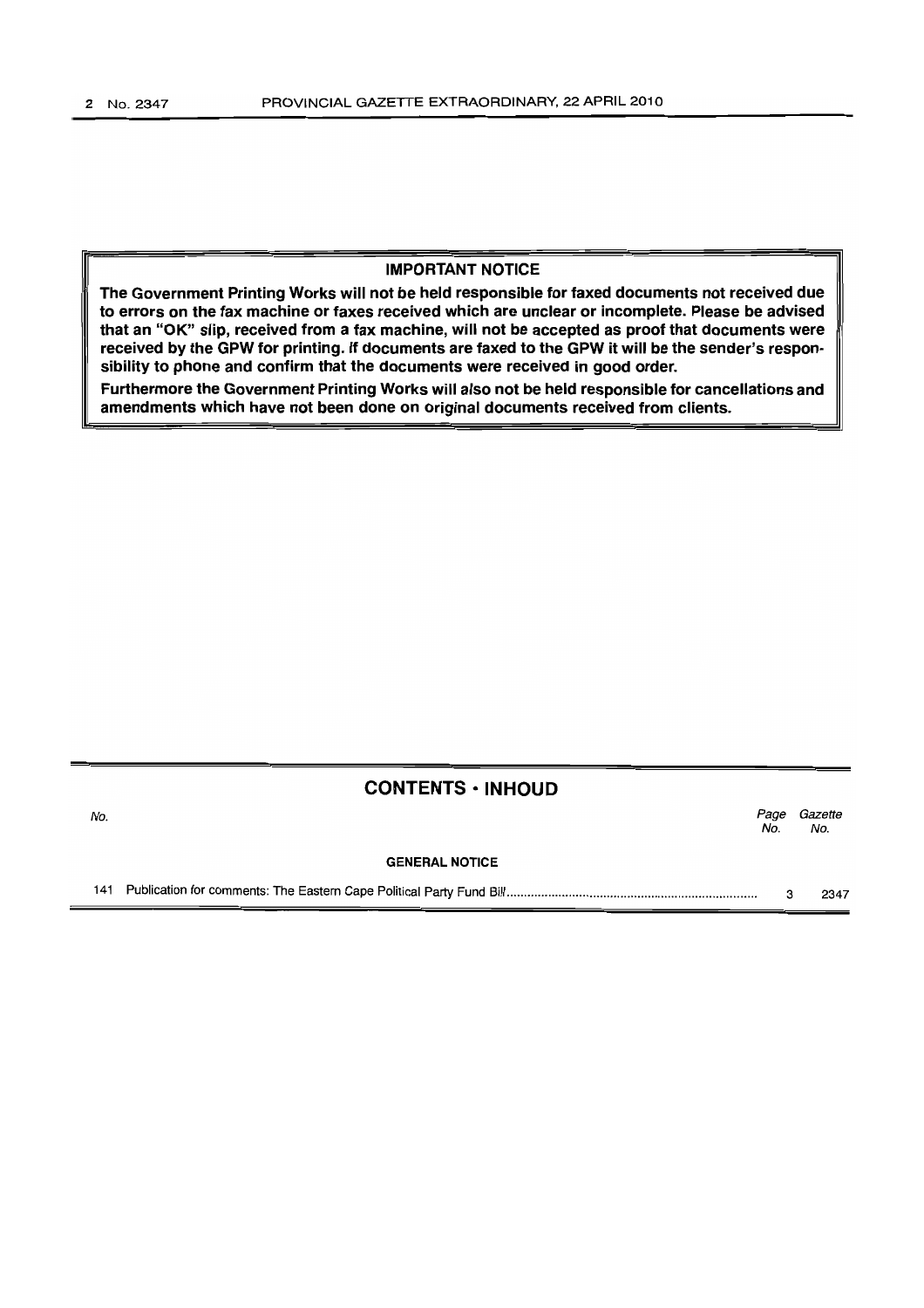## **GENERAL NOTICE**

### **NOTICE 141 OF 2010**

EASTERN CAPE PROVINCIAL LEGISLATURE

PUBLICATION FOR COMMENTS: THE EASTERN CAPE POLITICAL PARTY FUND BILL

The above mentioned Bill is hereby published for public comments.

Interested persons are invited to submit written comments on the Eastern Cape Political Party Fund Bill within 7 days of the publication hereof.

Submission or comments should be posted, faxed or emailed to the Chief Parliamentary Officer of the Eastern Cape Provincial Legislature at the address or numbers indicated below.

H L Smith Chief Parliamentary Officer Eastern Cape Provincial Legislature Private Bag x 0051 BHISHO 5606

Fax (040) 6364922

E-mail: hsmith@ecleg.gov.za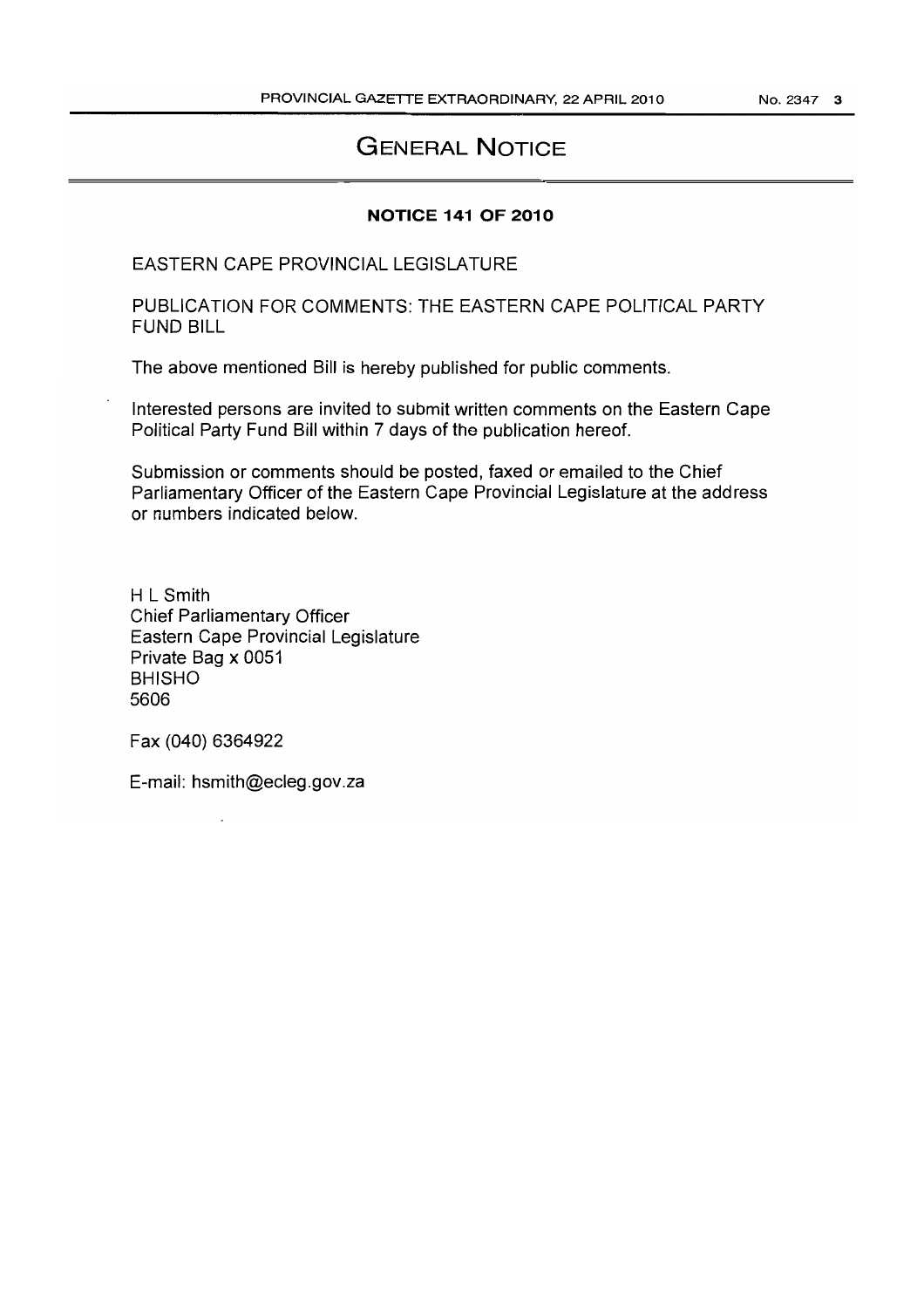# **EASTERN CAPE PROVINCIAL LEGISLATURE**

# **EASTERN CAPE POLITICAL PARTY FUND BILL, 2010**

# **No ,2010**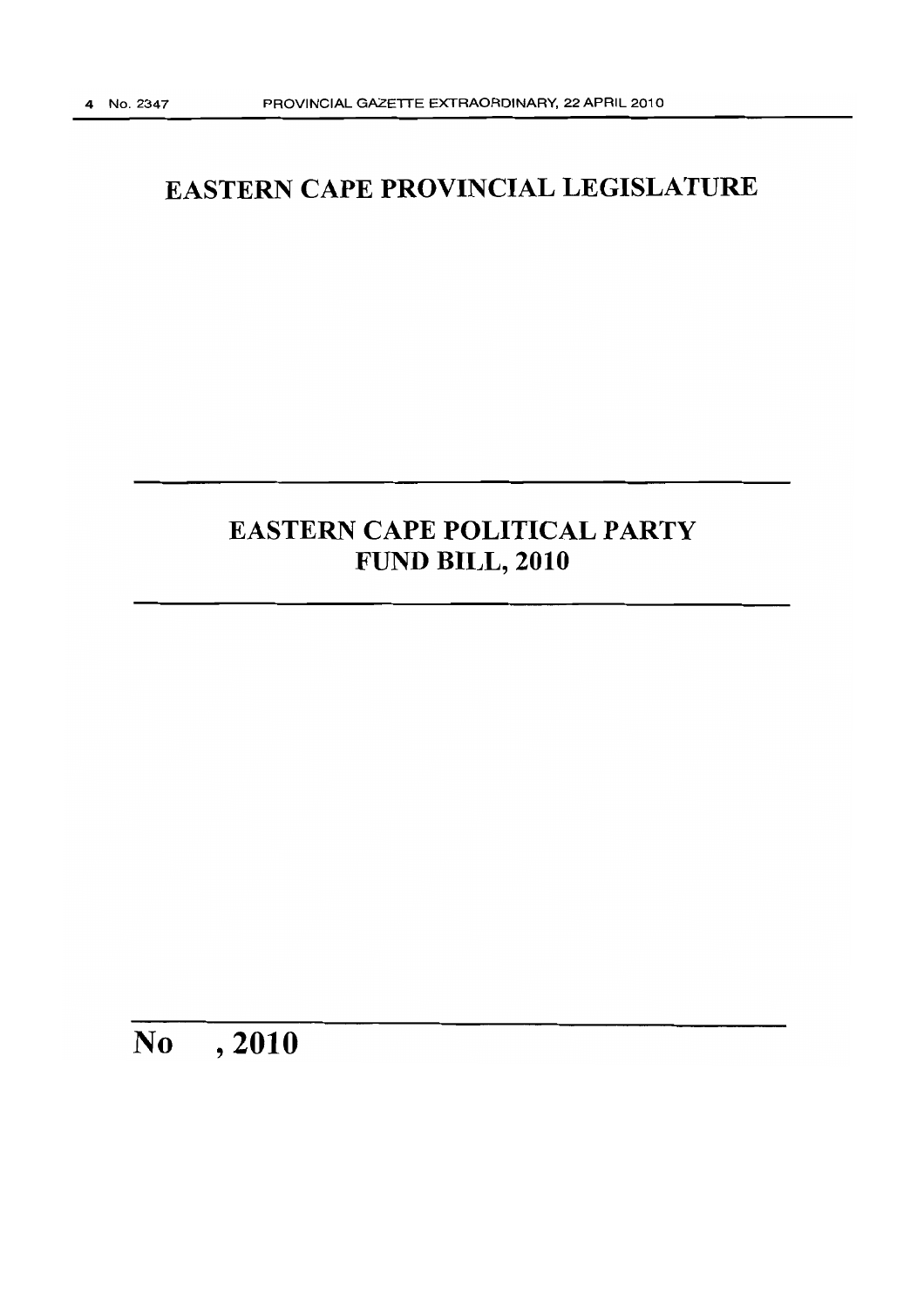# **BILL**

To provide funding for political parties participating in the Eastern Cape Provincial Legislature; to establish the Eastern Cape Political Party Fund; to provide for accountability regarding that Fund; to provide for regulation of disclosure by political parties; and to provide for matters connected therewith.

### **PREAMBLE**

WHEREAS the Constitution establishes the basic principle of multi-party democracy;

AND WHEREAS the Constitution promotes this principle in all spheres of government;

AND WHEREAS section 236 of the Constitution promotes this principle and, in particular, requires national legislation to provide for the funding of political parties participating in national and Provincial Legislatures on an equitable and proportional basis to enhance multi-party democracy;

AND WHEREAS national legislation has been enacted providing for funding of political parties participating in national and Provincial Legislatures and establishing a fund for the purpose of funding political parties that participate in national and Provincial Legislatures;

AND WHEREAS supplementary funding of political parties participating in the Eastern Cape Provincial Legislature on an equitable and proportional basis further enhances multi-party democracy;

AND WHEREAS the money so allocated is to be utilised by political parties for purposes arising from their functioning as political parties in a modern democracy;

BE IT ENACTED by the Provincial Legislature of the Eastern Cape as follows:—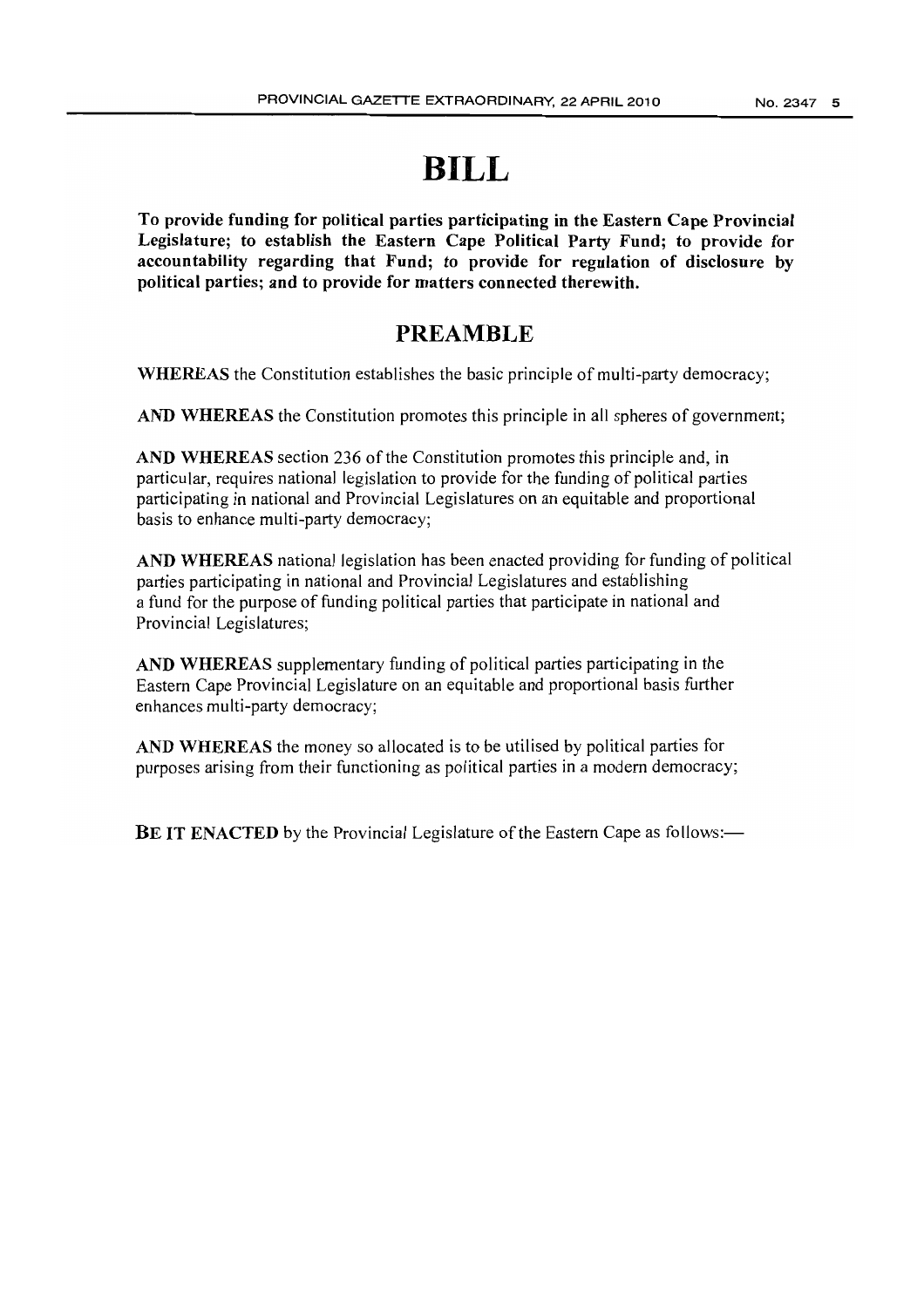### **Definitions**

1. In this Act, except if not consistent with the context-

"financial year" means a period of twelve months from 1 April in every year to 31March the following year, both days included;

"Fund" means the Eastern Cape Political Party Fund established by section  $2(1)$ :

"prescribe" means prescribed by regulation made under section 10; and "this Act" includes the regulations made under section 10.

### Establishment of Eastern Cape Political Party Fund

- 2. (1) The Fund is hereby established for the purpose of funding, as provided hereafter, political parties that participate in the Eastern Cape Provincial Legislature.
	- (2) The Fund must be credited with-

*(a)* money appropriated to the Fund by the Eastern Cape Provincial Legislature;

*(b)* contributions and donations to the Fund originating from sources within or outside the Republic;

 $(c)$  interest earned on money deposited in terms of section  $3(1)$  and on money invested in terms of section  $3(2)$ ; and

*(d)* money recovered or accruing to the Fund from any other source.

### Deposit and investment of money of Fund

- 3. (I) Except as provided in subsection (2), money standing to the credit ofthe Fund must be deposited in a separate bank account opened by the Secretary of the Eastern Cape Provincial Legislature with a bank registered in the Republic.
	- (2) Money in the Fund that is not required immediately for making allocations to political parties in terms of section 5, may be invested with the Public Investment Commissioners contemplated in the Public Investment Commissioners Act, 1984 (Act No. 45 of 1984).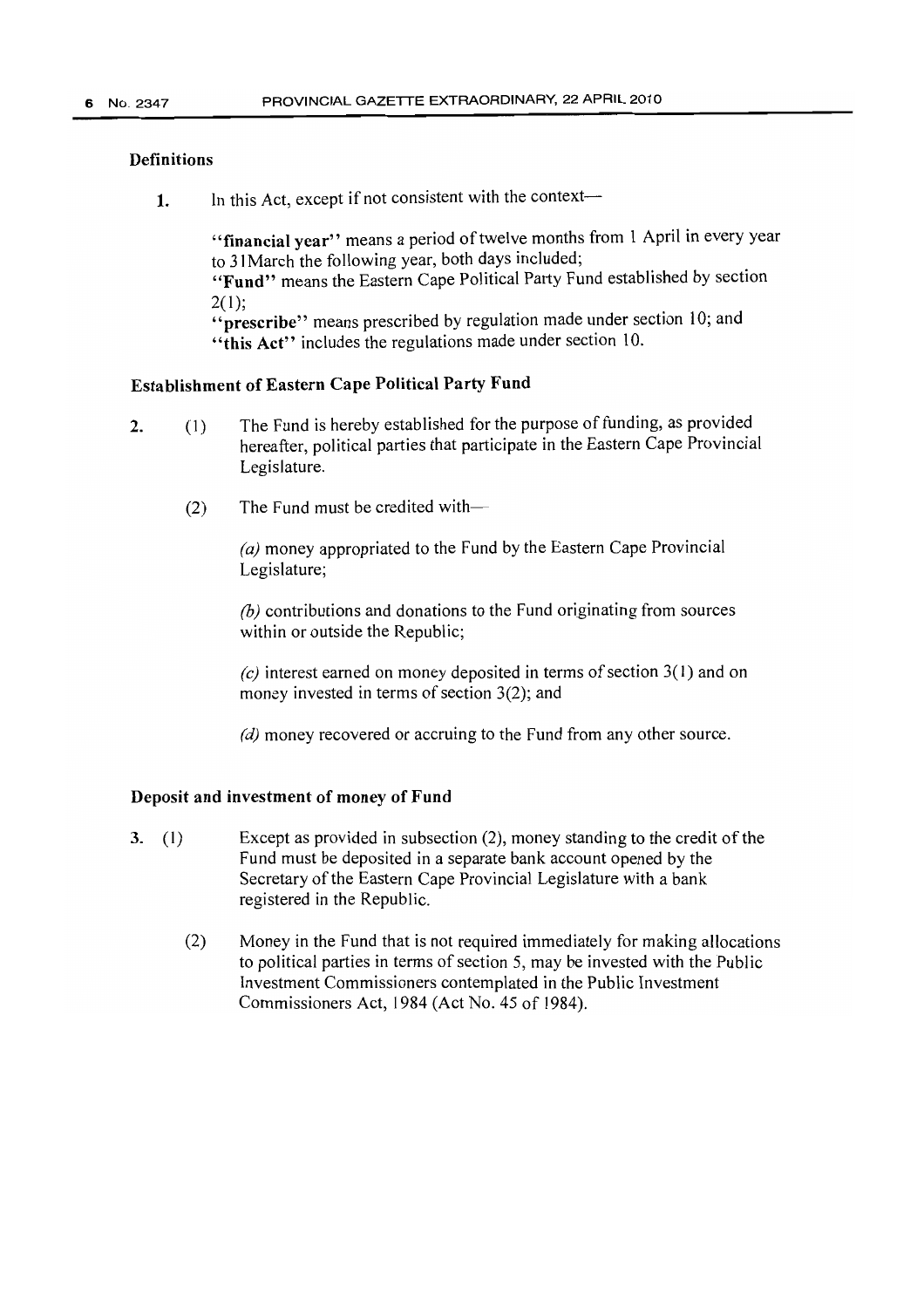### Management and control of Fund

- 4. (1) The Secretary of the Eastern Cape Provincial Legislature is responsible for the management and administration of the Fund and is the accounting officer and chief executive officer of the Fund.
	- (2) For each financial year the Secretary of the Eastern Cape Provincial Legislature must keep records, in accordance with generally accepted accounting practice and procedures, of-
		- *(a)* money received by or accruing to the Fund;
		- *(b)* allocations and payments made there from;
		- *(c)* expenditure arising from the allocation of money from the Fund; and
		- *(d)* a record of the capital and liabilities of the Fund during that year.
- $(3)$  The first financial year of the Fund must run from the day on which this Act comes into operation until 31 March first following, both days included.

### Allocations from Fund

- 5. (I) Every political party is entitled to be allocated money from the Fund for a financial year that it participated in the Eastern Cape Provincial Legislature.
	- (2) Subject to subsection (7), money allocated to a political party must be used for purposes compatible with its functioning as a political party in a modern democracy.
	- (3) The functioning of a political party as contemplated in subsection (2) includes, but is not limited to-
		- *(a)* the development of the political will of people;
		- *(b)* bringing the influence of a political party to bear on the shaping of public opinion;
		- *(c)* inspiring and furthering political education;
		- $(d)$  promoting active participation by individual citizens in political life;
		- *(e)* exercising an influence on political trends; and
		- $(f)$  ensuring continuous, vital links between the people and organs of state and, in particular, between the people and the Eastern Cape Provincial Legislature.
	- (4) Allocations from the Fund to political parties must be determined and made at the prescribed times or intervals, in the prescribed installments, and in the prescribed way.
	- (5) The Secretary of the Eastern Cape Provincial Legislature must make allocations from the Fund to the political parties in accordance with a prescribed formula based-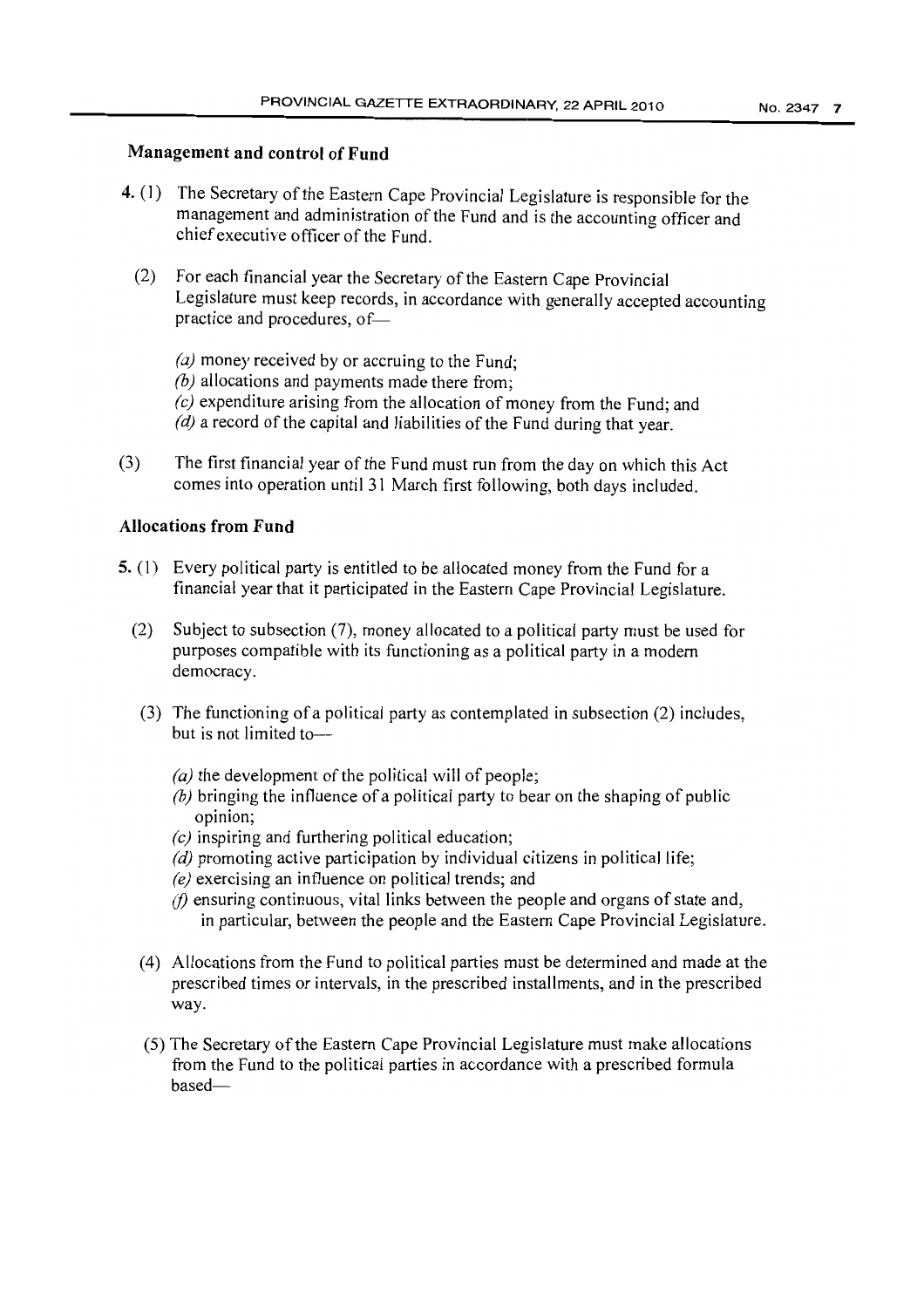- *(a)* in part, on the principle of proportionality, taking into account the relation that the number of such a party's representatives in the Eastern Cape Provincial Legislature bears to the number of representatives in the Eastern Cape Provincial Legislature and the percentage of votes obtained by parties in the last general election; and
- *(b)* in part, on the principle of equity, taking into account, amongst others a fixed threshold for a minimum allocation to each of the political parties represented in the Eastern Cape Provincial Legislature, and a weighted scale of representation for an allocation to each of the political parties participating in the Eastern Cape Provincial Legislature.
- (6) The information and particulars necessary to apply the prescribed formula to a party must be ascertained from the relevant facts and circumstances as at the time when the allocation is to be made.
- (7) Money allocated to a political party from the Fund may not be used-
	- *(a)* for the purpose of directly or indirectly paying remuneration, fee, reward, prerequisite or other benefit to a person representing the party in the Eastern Cape Provincial Legislature or who holds office under the State;
	- *(b)* with a view to finance or contribute to a matter, cause, event or occasion, whether directly or indirectly, in contravention of the code of ethics binding on the members of the Eastern Cape Provincial Legislature, as the case may be;
	- *(c)* directly or indirectly for the purpose of establishing or financing a business or acquiring or maintaining a right or financial interest whatsoever in a business;
	- *(d)* to acquire a right or interest in immovable property, except where the right or interest in the immovable property is to be used by the political party solely for ordinary party-political purposes; or
	- *(e)* for any other purpose that is incompatible with the functioning of a political party in a modern democracy, as may be prescribed.
- (8) *(a)* The allocation of money from the Fund to a political party must end when the party ceases to qualify in terms of subsection  $(1)$ ; and *(b)* within 21 days after the date on which a political party ceases to qualify, it must repay the unspent balance of all money that had been allocated to it.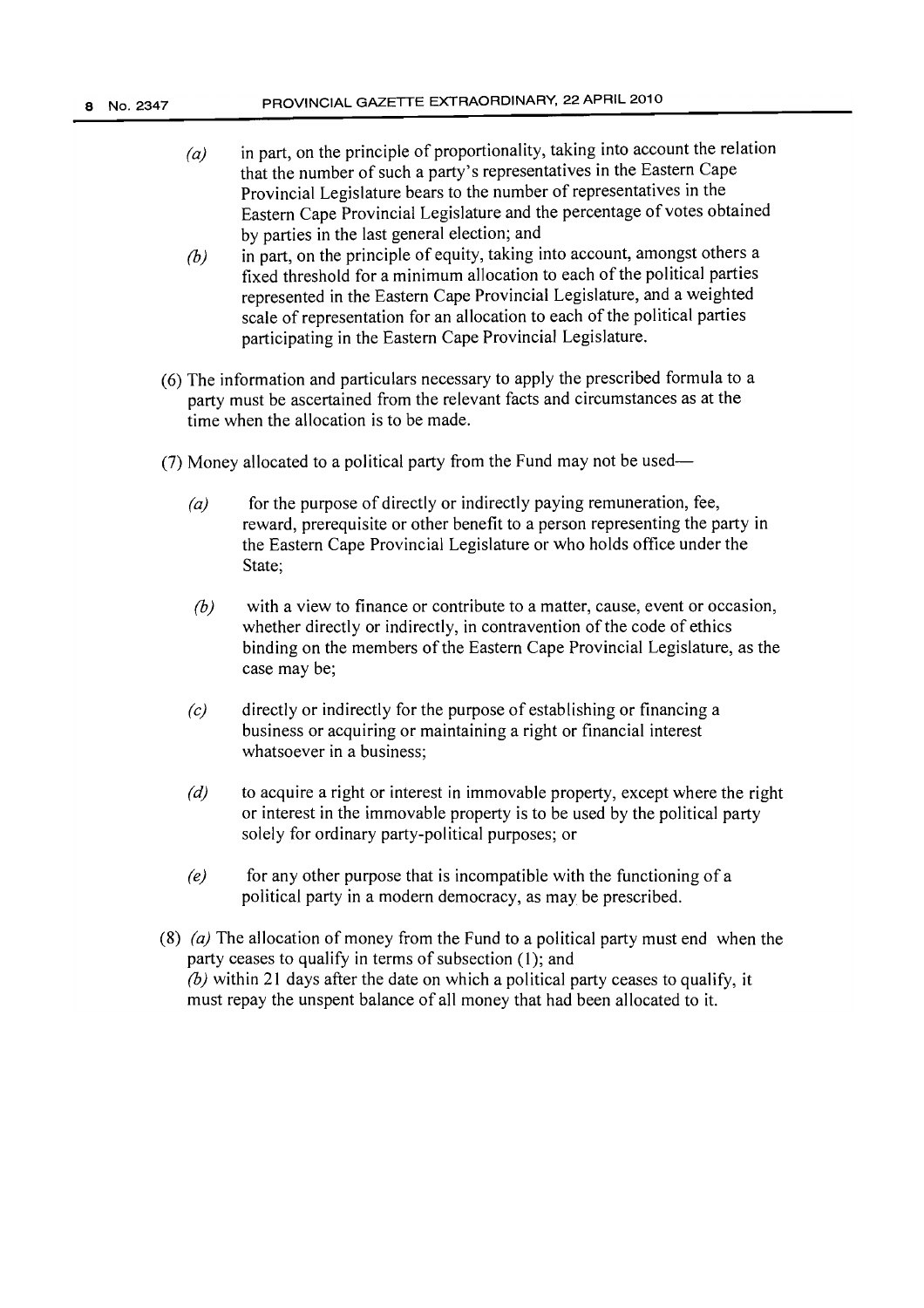### **Political parties to account for money allocated from Fund**

- 6. (l) A political party to which money is allocated from the Fund must-
	- $(a)$  keep, with a bank registered in the Republic, a separate bank account into which the money must be deposited; and
	- *(b)* appoint an official of that political party as its accounting officer with regard to the money allocated to that party from the Fund.
- (2) The responsibility of the accounting officer is to account for the money allocated to that political party, and includes-
	- *(a)* in addition to other duties imposed by this Act, the duty to ensure that the party complies with the requirements of this Act; and
	- *(b)* in particular, to ensure that allocated money is not paid out for a purpose not authorised by this Act.
- (3) The accounting officer must keep separate books and records of account, in the prescribed manner, in respect of money allocated from the Fund and all transactions involving such money.
- (4) Within two months after the end of a financial year the accounting officer must prepare a statement-
	- $(a)$  showing all amounts received by the political party from the Fund during that financial year and its useage of allocated money; and
	- *(b)* describing the purposes for which the various amounts have been used.
- (5) The books and records of account contemplated in subsection (3) and the statement contemplated in subsection (4) must be audited by a public accountant and auditor registered and practising as such in terms of the Public Accountants' and Auditors' Act, 1991 (Act No. 80 of 1991).
- (6) An auditor who performs an audit contemplated in subsection (5) must in the auditor's report express an opinion as to whether the allocated money was spent for purposes not authorised by this Act.
- $(7)$  Within three months after the end of that financial year the accounting officer must submit the audited accounts, statements and report of the auditor to the Secretary of the Eastern Cape Provincial Legislature.
- (8) Despite subsection (4), the Auditor-General may at any time audit the books and records of account and financial statements relating to money allocated to a political party from the Fund.
- (9) *(a)* Subject to paragraph *(b)*, the Secretary of the Eastern Cape Provincial Legislature-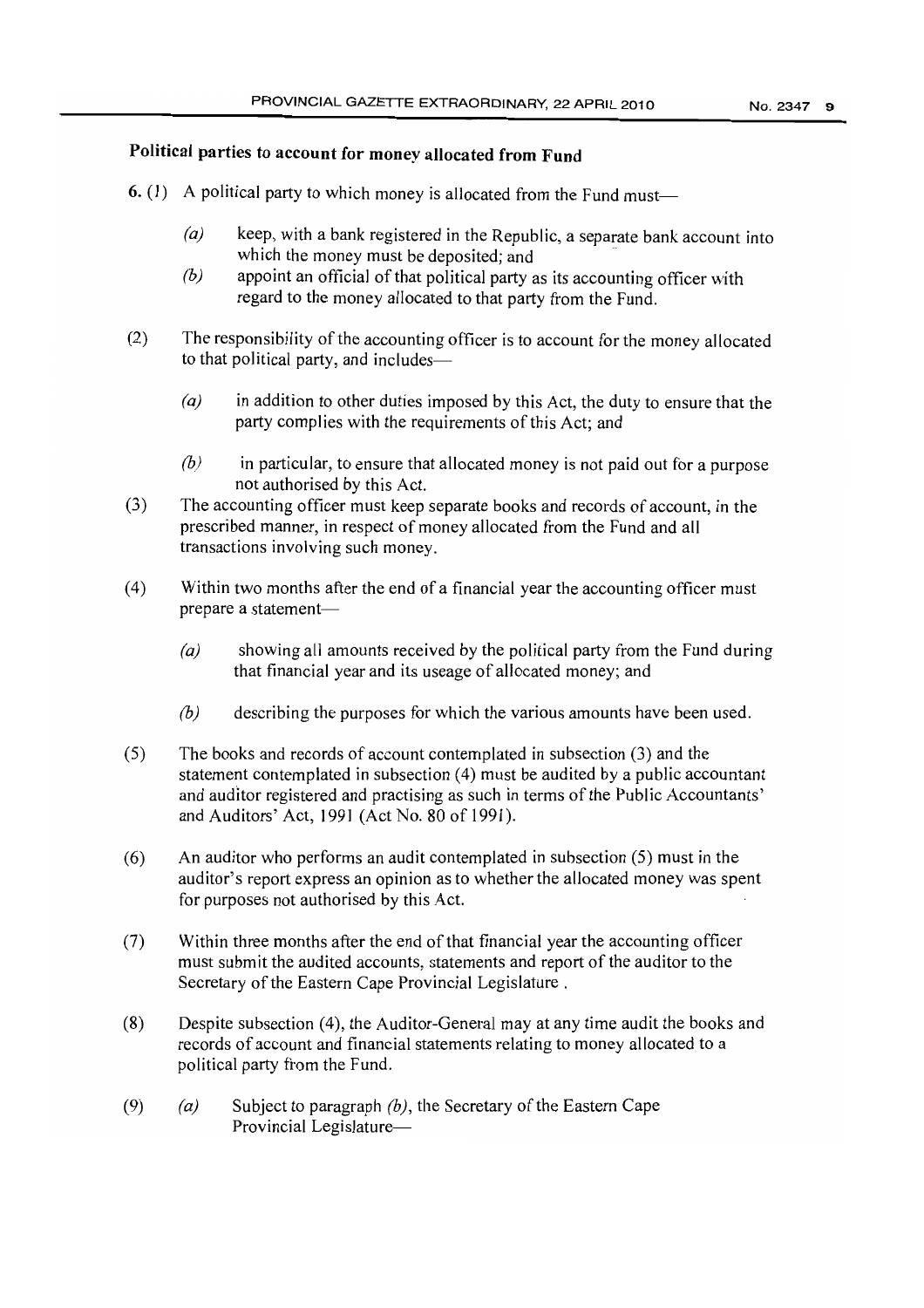- *(i)* must order that the allocation of money to a political party from the Fund be suspended if satisfied on reasonable grounds that the party failed to comply with a requirement of this Act; and
- $(ii)$  must terminate the suspension if satisfied, in the light of the party's subsequent conduct, that the suspension is no longer justified;
- *(b)* the suspension of a political party's allocations may be ordered in terms of paragraph  $(a)$  only if the Secretary of the Eastern Cape Provincial Legislature-
	- $(i)$  has by written notice informed the party of the proposed suspension and of the reasons therefore; and
	- *(ii)* has called on the party to furnish reasons, within the period specified in the notice why its allocations from the Fund should not be suspended.
- *(b)* the period referred to in paragraph *(b)* must not be shorter than 30 days as from the date of the notice.

### Recovery of money irregularly spent by political parties

- 7. (1) Where money allocated to a political party in terms of section 5 have not been spent in accordance with a requirement of this Act, the accounting officer of that party contemplated in section  $6(1)$ *(b)* is liable to repay to the Secretary of the Eastern Cape Provincial Legislature the money irregularly spent.
	- (2) The chief executive officer of the Fund must recover the money irregularly spent and may do so by-
		- (a) instituting a civil claim in respect of the amount irregularly spent against the accounting officer of the political party contemplated in section  $6(1)(b)$ ; or
		- *(b)* setting off the amount irregularly spent against an allocation that may become payable to the political party.

### Speaker to report to Eastern Cape Provincial Legislature on Fund

- 8. (1) As soon as possible after the end of each financial year, the Speaker must-
	- *(a)* prepare a report regarding its management and administration ofthe Fund ,during that financial year; and
	- *(b)* prepare financial statements in relation to the Fund, showing-
		- $(i)$  the amounts received by and accrued to the Fund during that financial year;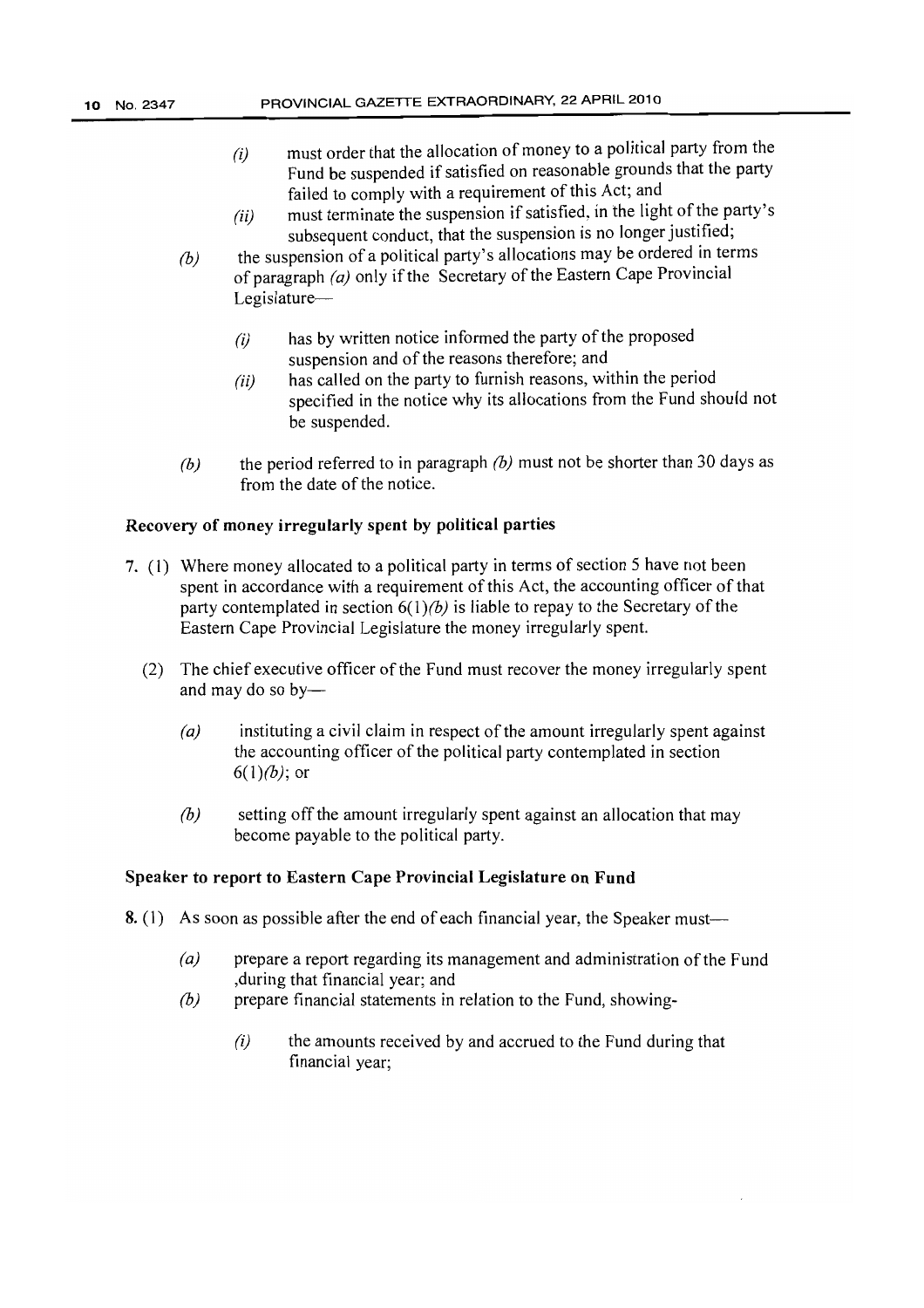- $(ii)$  the allocations made from the Fund to the respective political parties during that year;
- *(iii)* the amounts spent during that financial year by each political party in connection with purposes classifiable under the generally descriptive categories as prescribed from time to time;
- $(iv)$  the balance of the Fund and amounts owing to or by the Fund as at the end of that year; and
- *(v)* the Speaker must submit that report, those statements and the Speaker's books and records of account relating to the Fund to the Auditor-General for auditing.
- (2) Within 30 days after receipt of the Auditor-General's report, the Speaker must submit that report to Eastern Cape Provincial Legislature together with the audited financial statements of the Fund and the audited Speaker's report.

### Unspent money at end of financial year

- 9. (1) Money not spent by a political party at the end of a financial year must be shown in the books and records of account of the party as a credit balance carried forward to the next financial year: Provided that-
	- *(a)* the money that may be carried forward, maybe limited to an amount representing a prescribed percentage of the allocations made for that financial year; and
	- *(b)* money carried forward to the next financial year may not be taken into account in determining an allocation to the party concerned during that financial year.
	- (2) Money standing to the credit of the Fund at the end of a financial year must be carried forward to the next financial year as a credit balance.
	- (3) If the Eastern Cape Provincial Legislature is dissolved in terms of the Constitution a political party that is represented in the Eastern Cape Provincial Legislature must close its books and records of account-
		- *(a)* not later than 21 days before the date set for the election and within 14 days thereafter submit an audited statement in respect of those books and records of account to the Secretary of the Eastern Cape Provincial Legislature; and
		- *(b)* not later than the day immediately before the date set for the election such a political party must repay to the Secretary of the Eastern Cape Provincial Legislature the unspent balances as at the date when its books and records of account are closed as contemplated in paragraph *(a).*
	- (4) lfthe Eastern Cape Provincial Legislature is dissolved in any other circumstances a political party represented in the Eastern Cape Provincial Legislature must close its books and records of account-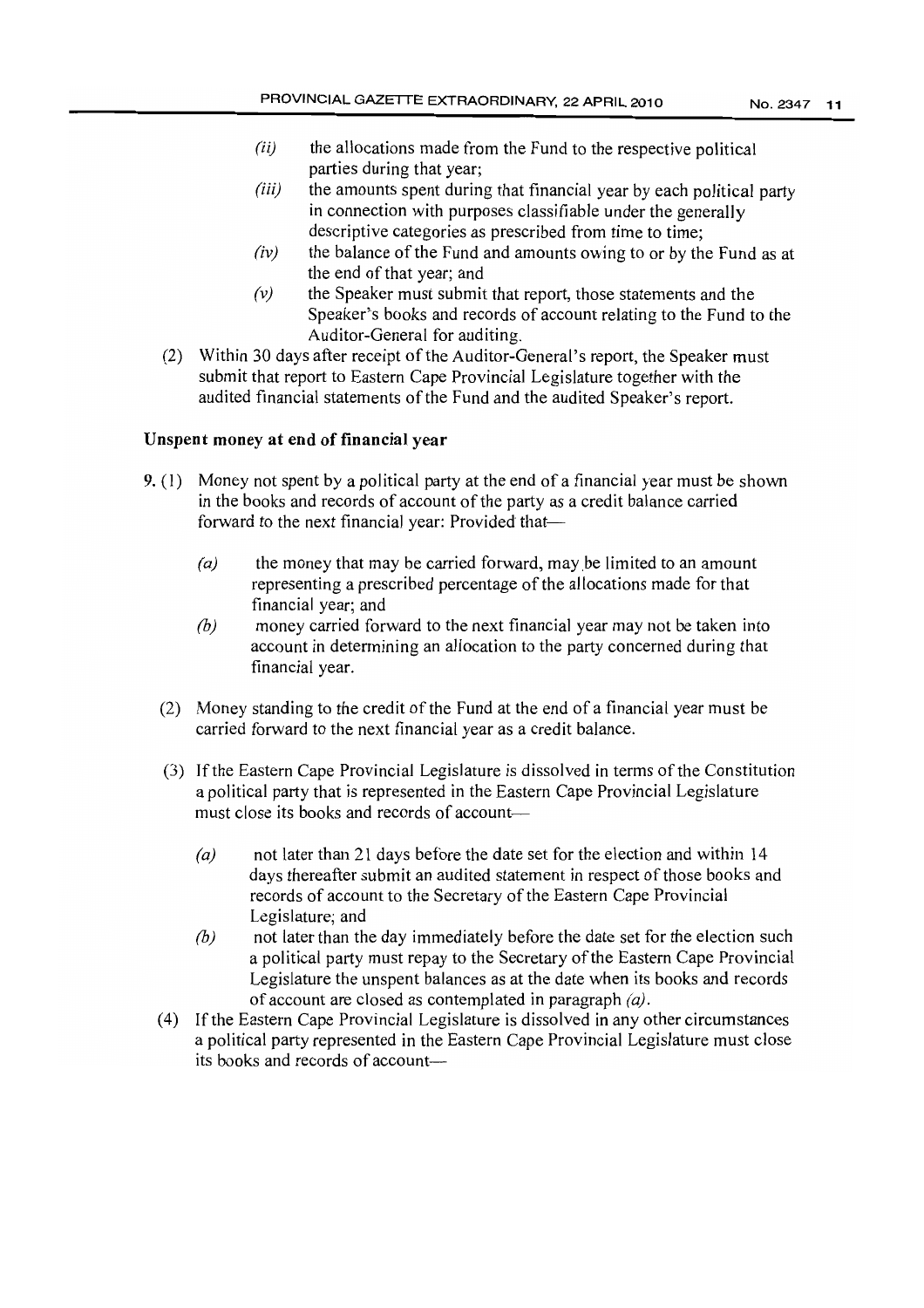- *(a)* not later than 21 days before the date set for the election;
- *(b)* within 14 days thereafter submit an audited statement in respect of those books and records of account to the Secretary of the Eastern Cape Provincial Legislature;
- *(c)* the Secretary of the Eastern Cape Provincial Legislature must calculate the representation of a political party mentioned in subsection (4) as a percentage of the representation of that party in the Eastern Cape Provincial Legislature contemplated in subsection (3); and
- *(d)* not later than the day immediately before the date set for the election such a political party must repay to the Secretary of the Eastern Cape Provincial Legislature the unspent balance of the determined percentage as at the date when the books and records of account are closed as contemplated in paragraph *(a).*

### Regulations

- 10. The Speaker, acting on the recommendation of a committee of the Eastern Cape Provincial Legislature, may by notice in the *Provincial Gazette* make regulations consistent with this Act-
	- *(a)* to prescribe the procedure according to Which, manner in which, and intervals or installments at which payments from the Fund are to be determined and made;
	- *(b)* to prescribe the formula on which allocations are to be calculated;
	- $(c)$  determine a purpose which in the application of section  $5(1)$  is not compatible with the functioning of a political party in a modern democracy;
	- $(d)$  to prescribe the information and particulars that political parties must furnish to the Secretary of the Eastern Cape Provincial Legislature with a view to ensure proper and effective application and administration of and compliance with this Act; and
	- *(e)* on any matter which may or must be prescribed in terms of this Act;

### Short title and commencement

- 11. (1) This Act is called the Eastern Cape Political Party Fund Act, 2010, and comes into operation on a date fixed by the Premier by Proclamation in the *Provincial Gazette.*
	- (2) Different provisions of this Act may be brought into operation on different dates.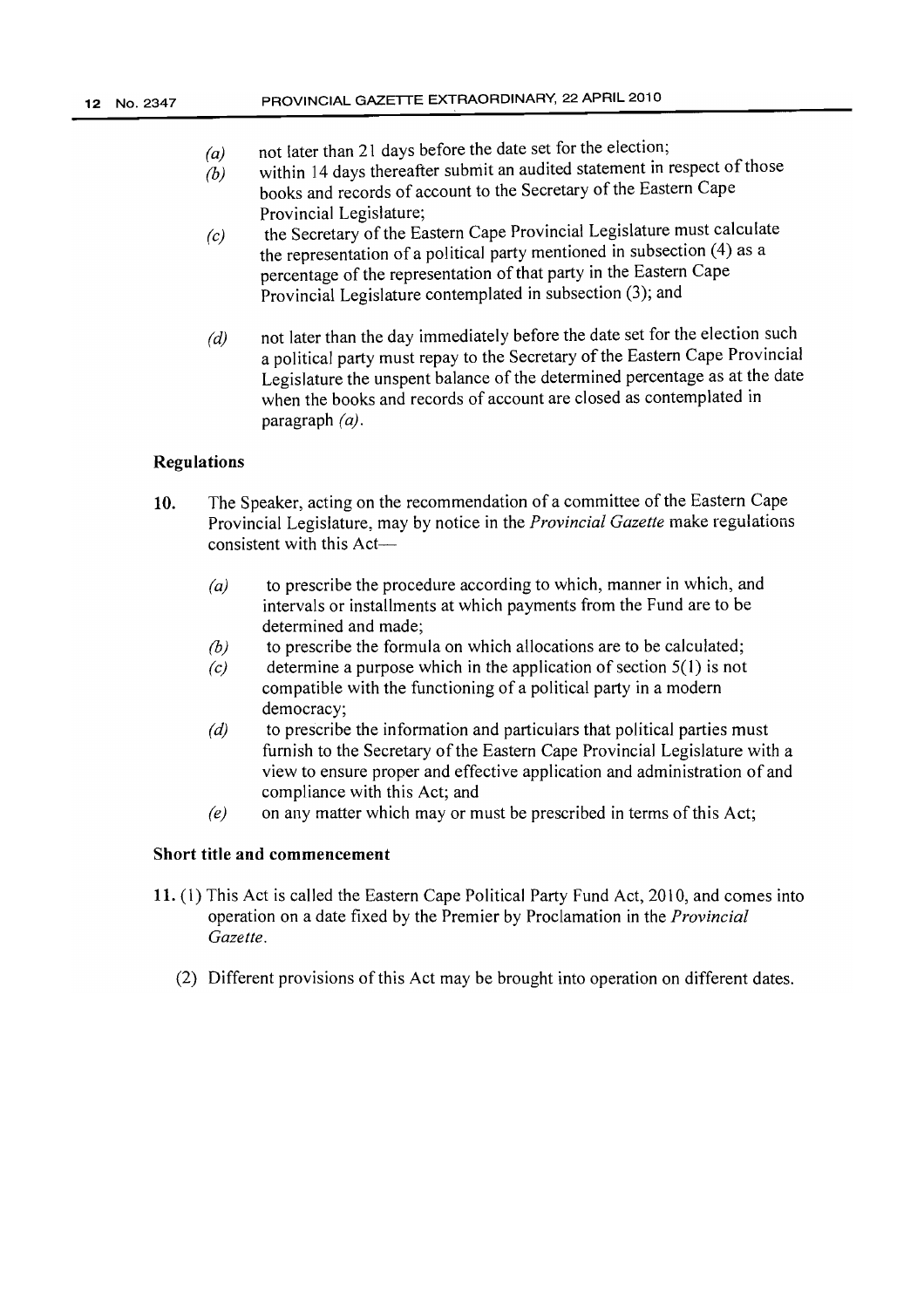### MEMORANDUM ON THE OBJECTS OF THE EASTERN CAPE POLITICAL PARTY FUND ACT BILL, 2010

### 1. INTRODUCTION

Section 236 of the Constitution requires national legislation to provide for the funding of political parties participating in national and provincial Legislatures on an equitable and proportional basis to enhance multi-party democracy.

It is however necessary to provide for supplementary funding of political parties participating in the Eastern Cape Provincial Legislature on an equitable and proportional basis in order to further enhances multi-party democracy.

The purpose of the Bill is therefore to provide a framework for the further funding of political parties. This will be done through the establishment of the Eastern Cape Political Party Fund into which money will be deposited and thereafter distributed to all political parties who are represented in the Legislature on an equitable basis.

### 2. OBJECTS OF THE BILL

Firstly, the Bill seeks to establish the Eastern Cape Political Party Fund and provide for the source of money to the Fund.

Secondly, the Bill seeks to provide for the management and control of the Fund.

Finally the Bill seeks to provide for the allocation of money from the Fund to various political parties represented in the Legislature and the accountability of the money thereto.

#### 3. CONTENT OF THE BILL

1. Clause I sets out the definitions ofterms used in the Bill.

2. Clause 2 provides for the establishment of the Eastern Cape Political Party Fund sets out the objects of the Bill.

3. Clause 3 provides that money due to the Fund must be deposited into a separate bank account opened by the Secretary to the Legislature.

4. Clause 4 provides that the Secretary to the Legislature is responsible for the management and administration of the Fund and is the accounting officer and the chief executive officer of the Fund.

5. Clause 5 provides that all political parties represented at the Legislature are entitled to be allocated money based and the purpose for which the money may be used is also provided for in this clause.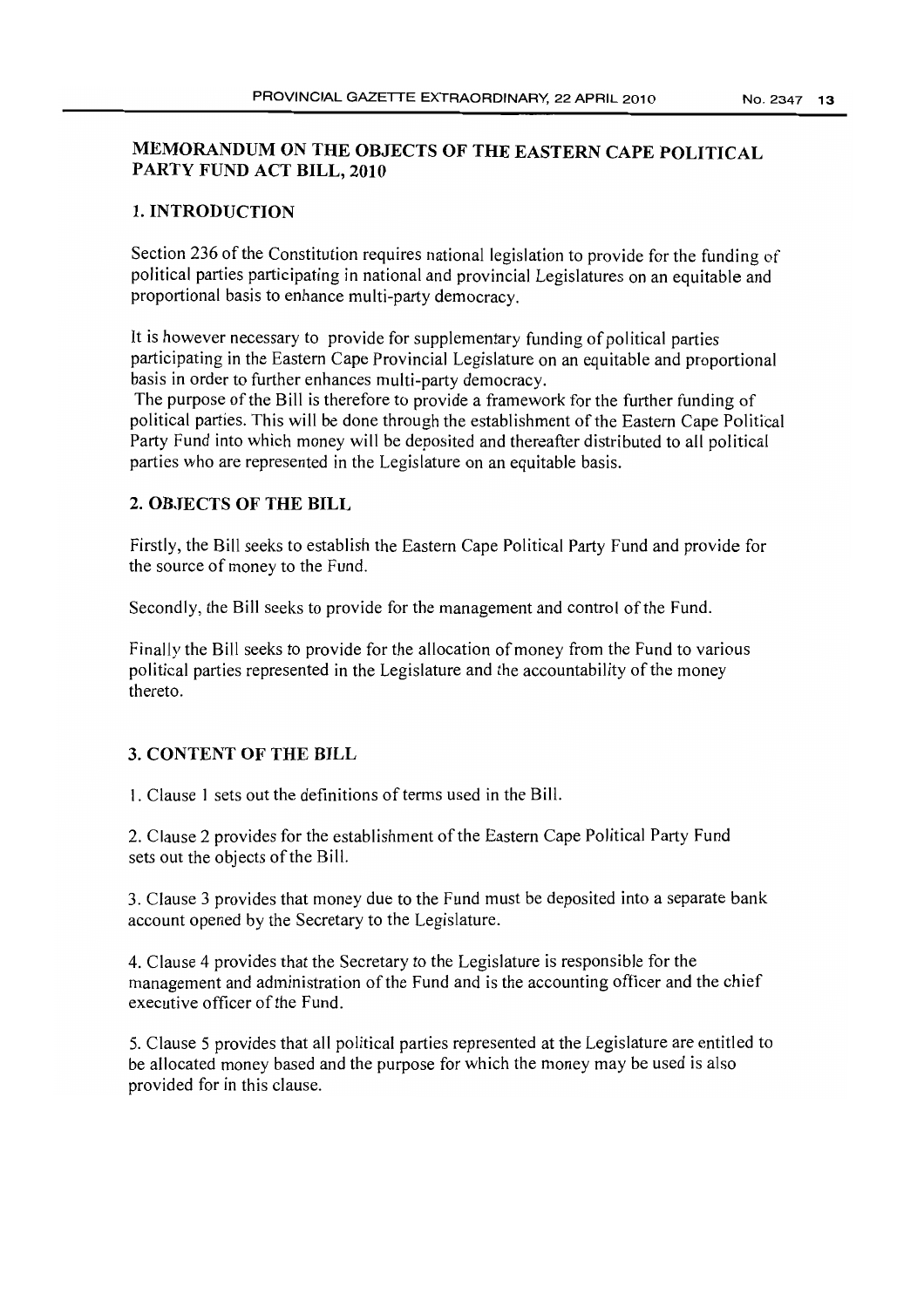6. Clause 6 provides for the accounting of the Funds by the political party and including the submission of audit reports on money transferred to political parties to the Secretary to the Legislature.

7. Clause 7 provides for the recovery of the money from the political party if the money has been spent irregularly.

8. Clause 8 requires the Speaker of the Legislature to submit a report to the Legislature regarding the management and administration of the Fund at the end of each Financial year. The report of the Speaker must be accompanied by the Auditor-General report.

9. Clause 9 provides for the treatment of unspent funds at the end of the Financial year by the political party and provides that a prescribed percentage may be carried over to the next financial year.

10. Clause 10 provides that the Speaker may, acting on recommendations of the Committee of the Legislature, make regulations on various matters.

11. Clause II provides for the short title ofthe Bill and provides that it comes into operation on the date fixed by the Premier and that different dates may be fixed for different provisions.

### 4. SOCIAL AND ECONOMIC IMPACT OF THE BILL

The Bill does not have any social or economic impact is it seeks to regulate the internal affairs of the Legislature.

### 5. CONSULTATION

All political parties represented in the Legislature were consulted on the draft Bill.

### 6. FINANCIAL IMPLICATIONS FOR THE STATE

The implementation of the Bill will have financial implications relating to the money to be credited into the account of the Fund. However the Legislature will have to appropriate money to the Fund from the Provincial Revenue Fund.

### 7. PROCEDURE

The Lgislature has the constitutional authority to pass this Bill.

# **INDLU YOWISO-MTHETHO YEPHONDO LEMPUMA-KOLONI**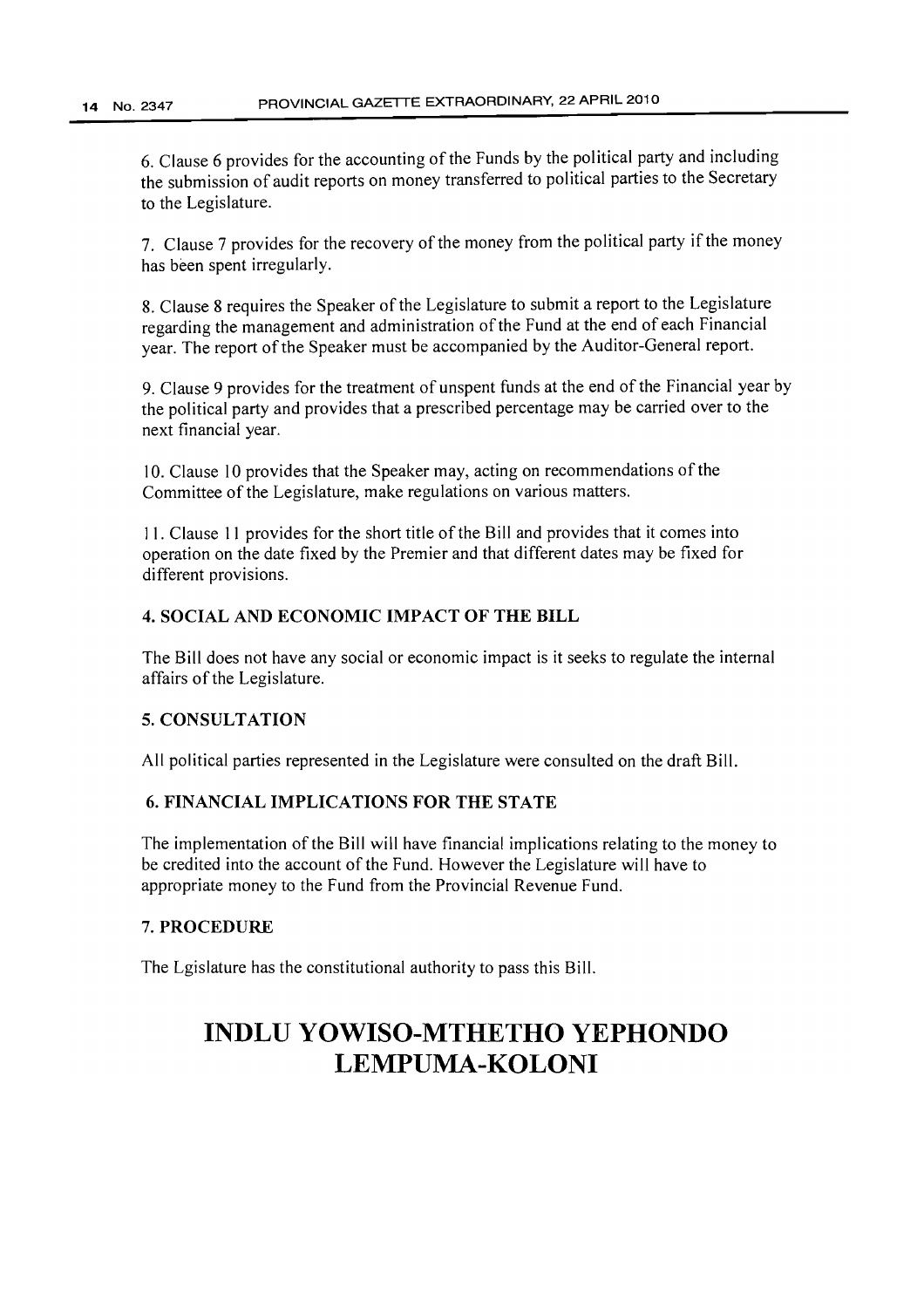# **UMTHETHO OYILWAYO WENGXOWA-MALI YAMAQELA EZOPOLITIKO WEMPUMA-KOLONI, 2010**

# **NOMBOLO , 2010**

# **UMTHETHO OYILWAYO**

Wokubonelela ngengxowa yamaqela ezopolitiko amelweyo kwiNdlu yoWiso-mthetho yePhondo leMpuma-Koloni; wokumisela iNgxowa yamaQela ezoPolitiko yeMpuma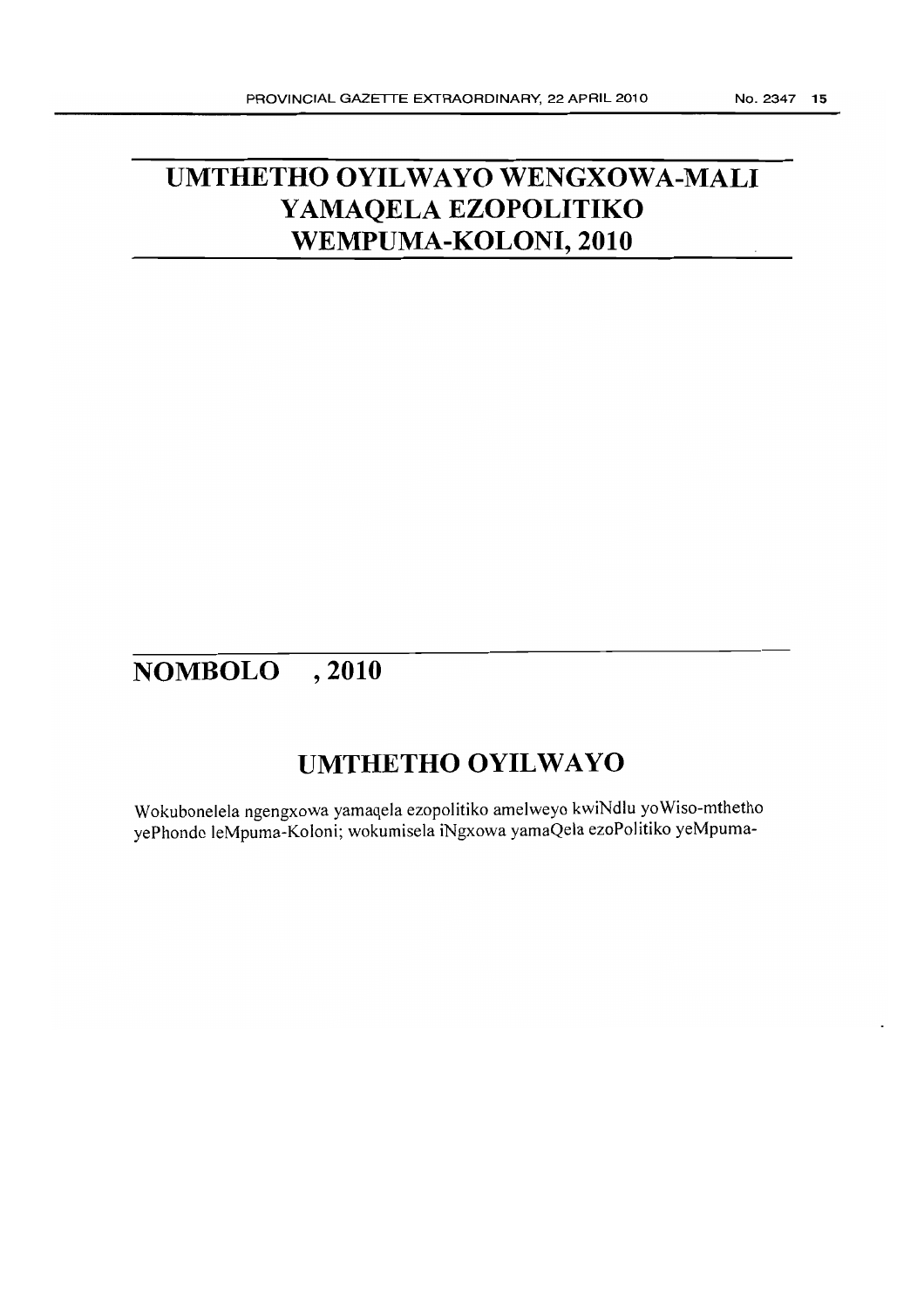Koloni; wokumisela uxanduva ngokuphathelele kule Ngxowa; wokumisela umgaqo wokuchaza elubala okungumdla wamaqela ezopolitiko nokubonelela ngemiba enxulumene noko.

## **ISINGENISO**

NJENGOKO umGaqo-siseko umisela umgaqo osisiseko wedemokhrasi yamaqela amaninzi;

NANJENGOKO umGaqo-siseko uphakamisa 10 mGaqo kuwo onke amanqanaba karhu lumente:

NANJENGOKO icandelo lama-236 lomGaqo-siseko liphakamisa lo mgaqo, kwaye ikakhulu, ufuna ukuba umthetho kazwelonke ubonelele ngokumiselwa kwengxowa-mali yamaqela ezopolitiko amelweyo ePalamente nakwiziNdlu zoWiso-mthetho ngokufanayo nangokuxhomekeke kubuninzi bamalungu ukomeleza idemokhrasi yamaqela amaninzi.

NANJENGOKO umthetho kazwelonke wawiswayo obonelela ngengxowa-maJi yamaqela ezopolitiko amelweyo kwiPalamente nakwiziNdlu zoWiso-mthetho kwaye useka ingxowa-mali ngenjongo yokubonelela ngemali amaqela ezopolitiko amelwe ePalamente nakwiziNdlu zoWiso-mthetho;

NANJENGOKO ukuxhaswa ngemali okongezelelweyo kwamaqela ezopolitiko amelweyo kwiNdlu yoWiso-mthetho yePhondo leMpuma-Koloni ngokufanayo nangokusekelwe kumanani amalungu kuqinisa ngakumbi idemokhrasi yamaqela amaninzi;

NANJENGOKO imali eyabelwe oko iya kusetyenziswa ngamaqela ezopolitiko kwimiba ephathelele kwimisebenzi yawo njengamaqela ezopolitiko kwidemokhrasi entsha;

MAKUWISWE umthetho yiNdlu yoWiso-mthetho yePhondo leMpuma-Koloni ngolu hlobo:-

#### Iinkcazelo zamagama

1. Kulo mThetho, ngaphandle kokuba igama alihambelani nomxholo: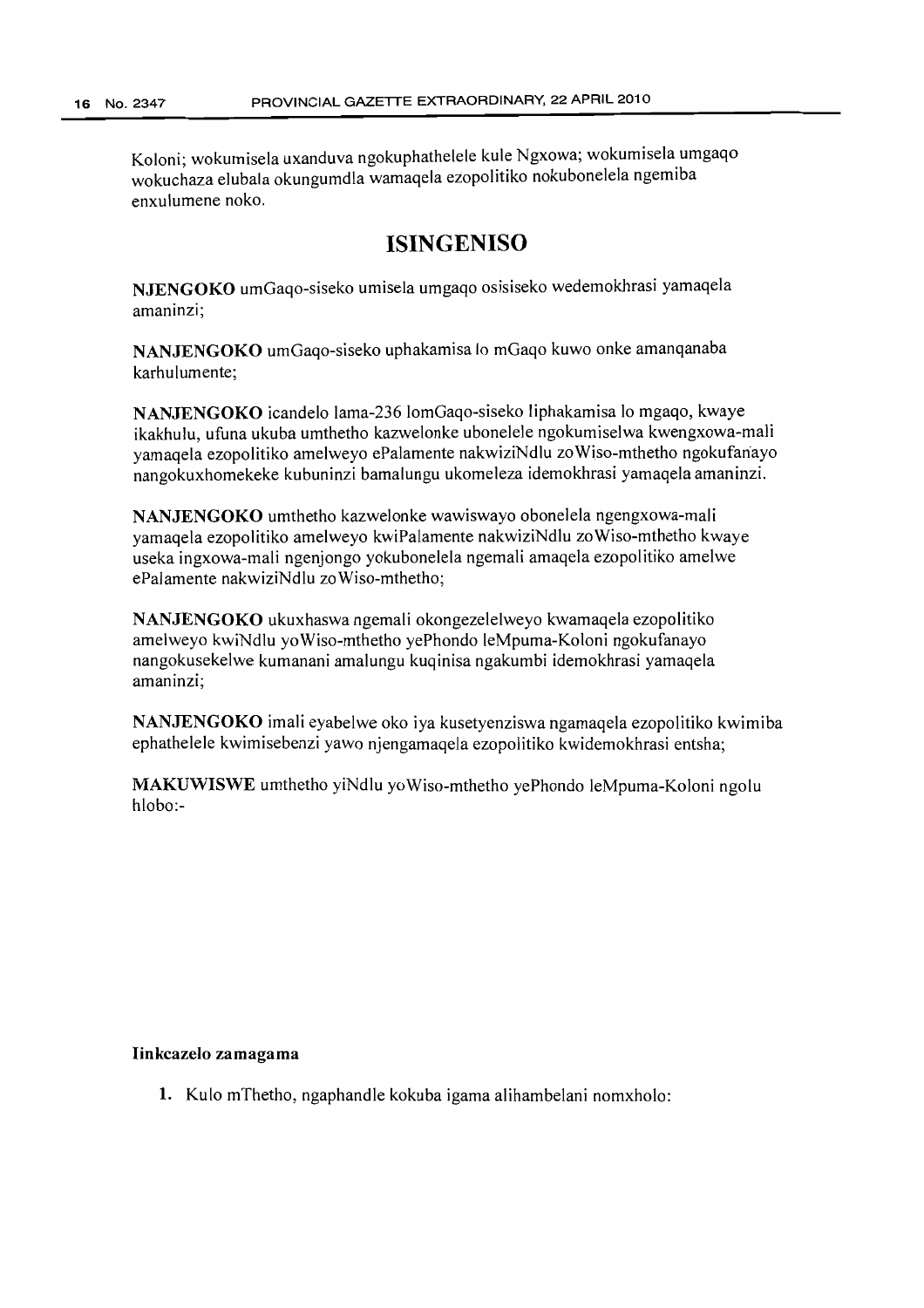"unyaka-mali" kuthethwa ithuba eliphakathi komhla woku-I kuTshaz'iimpuzi kuwo nawuphi na unyaka ukuya kutsho kowama-31 kweyoKwindla kunyaka olandelayo, kuquka Ie mihla yomibini;

"ingxowa" kuthethwa iNgxowa yeQela lezoPolitiko leMpuma-Koloni elimiselwe licandelo lesi-2(1);

"misela" kuthethwa okumiselwe ngokommiselo ophantsi kwecandelo le-10; " lo mThetho" kuqukwa nemimiselo echazwe phantsi kwecandelo le-10.

### Ukusekwa kweNgxowa yeQela lezoPolitiko leMpuma-Koloni

- 2.  $(1)$ Kusekwa iNgxowa ngenjongo yokuxhasa ngemali, njengoko ukhankanyiwe apha ngezantsi, amaqela ezopolitiko amelweyo kwiNdlu ycWiso-mthetho yePhondo leMpuma-Koloni.
	- (2) INgxowa kufuneka kufakwe kuyo-
		- *(a)* imali eyabelwe yiNdlu yoWiso-mthetho yePhondo leMpuma-Koloni;
		- *(b)* iminikelo nezipho ezisuka kwimithombo engaphakathi nengaphandle kweRiphabhlikhi;
		- *(c)* inzala ezuzwe kwimali efakwe ngokwemiqathango yecandelo le-3( I) nakwimali etyalwe ngokwemiqathango yecandelo le-3(2) kunye;
		- *(d)* nemali ebuyisiweyo okanye eyandisa iNgxowa isuka kweminye imithombo.

### lidipozithi nokutyalwa kwemali yeNgxowa

- 3. (I) Ngaphandle kokuba kuchaziwe phantsi kwecandelwana le-(2), imali eselungelweni leNgxowa kufuneka ifakwe kwiakhawunti yebhanki eyahlukileyo evulwe nguNobhala weNdlu yoWiso-mthetho nevulwe kwibhanki ebhalisiweyo kwiRiphabhlikhi.
	- (2) Imali eseNgxoweni engafunwa kwangoko ukuba kukhutshwe izabelo zamaqela ezopolitiko ngokwemiqathango yecandelo lesi-5, ingatyalwa *kwiPublic Investment Commissioners* ecetywayo *kwiPublic Investment Commissioners Act,* 1984 (umThetho wama-45 we-1984).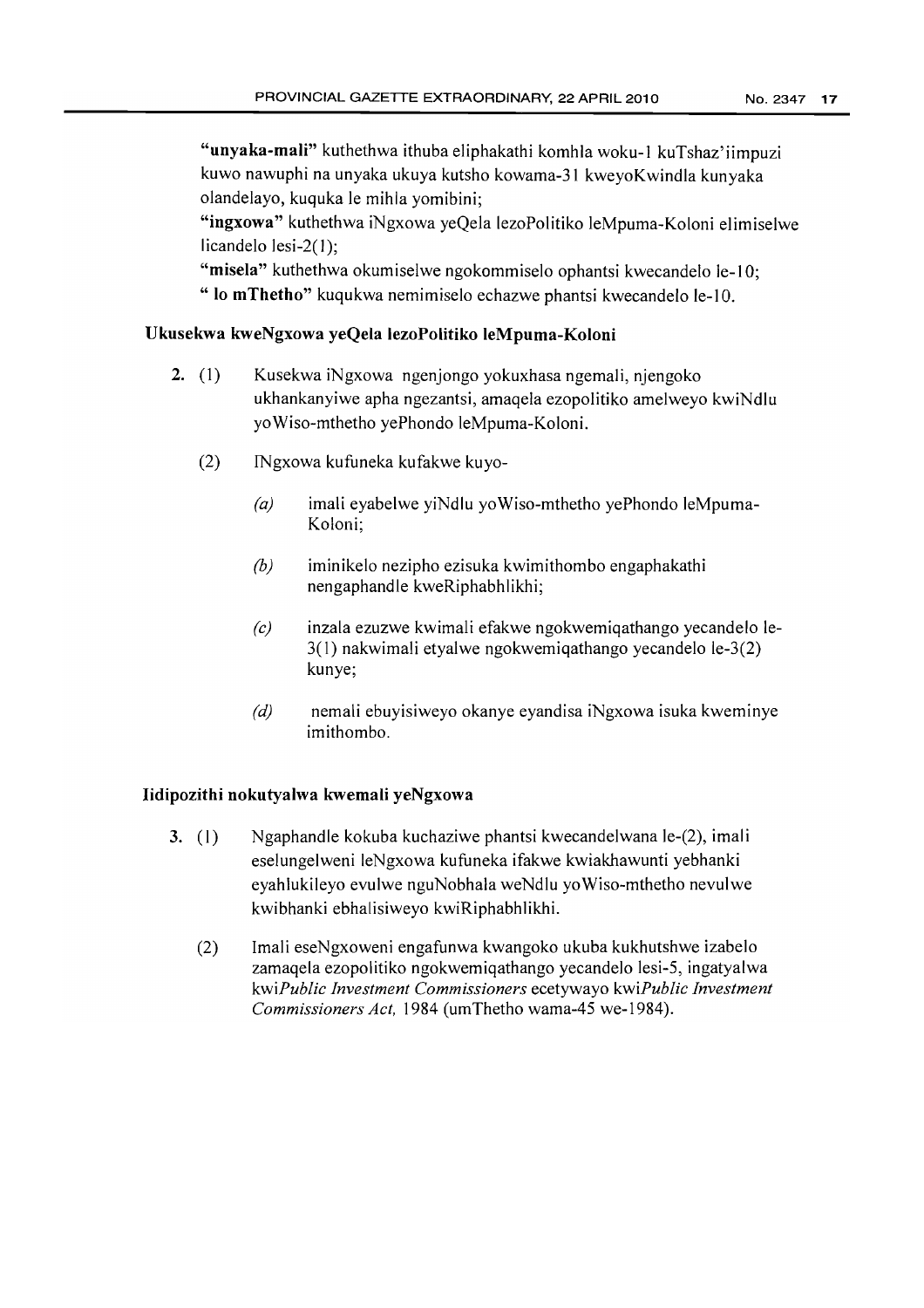#### Ukuphathwa nokulawulwa kweNgxowa

- 4. (1) UNobhala weNdlu yoWiso-mthetho yePhondo leMpuma-Koloni uya kuba noxanduva lokuphatha nokulawula iNgxowa kwaye uya kuba liGosa eliLawulayo abuye abe liGosa loLawulo eliyiNtloko leNgxowa.
	- (2) kunyaka-mali ngamnye, uNobhala weNdlu yoWiso-mthetho yePhondo leMpuma-Koloni kufuneka agcine irekhodi, ngokuhambelana neemeko zolawulo neenkqubo eziqhelekileyo:-
		- *(a)* yemali efunyenweyo okanye ekhulise iNgxowa;
		- *(b)* yesabelo-mali neentlawulo ezikhutshwe engxoweni;
		- *(c)* yenkcitho esisabelo-rnali esithathwe eNgxoweni kunye
		- *(d)* nerekhodi yemali eyinkunzi kunye nekufuneka kwenziwe ngemali yeNgxowa apha enyakeni.
	- (3) Unyaka-mali wokuqala weNgxowa kufuneka uqale ngosuku lokusebenza kwalo mThetho uqhube kude kube ngumhla wama-31 kweyoKwindla kunyaka olandelayo, kuqukwa 100 mihla yomibini.

#### Izabelo-mali ezikhutshwa eNgxoweni

- 5. (1) Iqela lezopolitiko ngalinye linelungelo lokufumana isabelo-rnali kule Ngxowa ngonyaka-mali eliye lamelwa ngawo kwiNdlu yoWiso-mthetho yePhondo JeMpuma-Koloni
	- (2) Ngokuhambelana nemiqathango yecandelwana (7), imali eyabelwe iqela lezopolitiko kufuneka isetyenziselwe iinjongo ezihambelana nokuscbenza kwalo njengeqela lezopolitiko kwidemokhrasi entsha.
	- (3) ukusebenza kweqela lezopolitiko njengoko kucwangcisiwe phantsi kwecandelwana (2) kuquka, kodwa kungaphelelanga apho:
		- *(a)* Uphuhliso lwengqondo yobupolitiki ebantwini;
		- *(b)* Ukuhlwayela iimpembelelo zeqela lezopolitiko kwiingcinga zabantu jikelele;
		- *(c)* Ukukhuthaza nokuqhubela phambili imfundo yezopolitiko;
		- *(d)* Ukuphakamisa uthatho-nxaxheba ngumntu ngamnye kwinkalo yezopolitiko;
		- *(e)* Ukuphembelela ikhondo lezopolitiko;
		- (f) Nokuqinisekisa unxibelelwano olungatshitshiyo nolubalulekileyo phakathi kwabantu namacandelo karhulumente, naphakathi, ubukhulu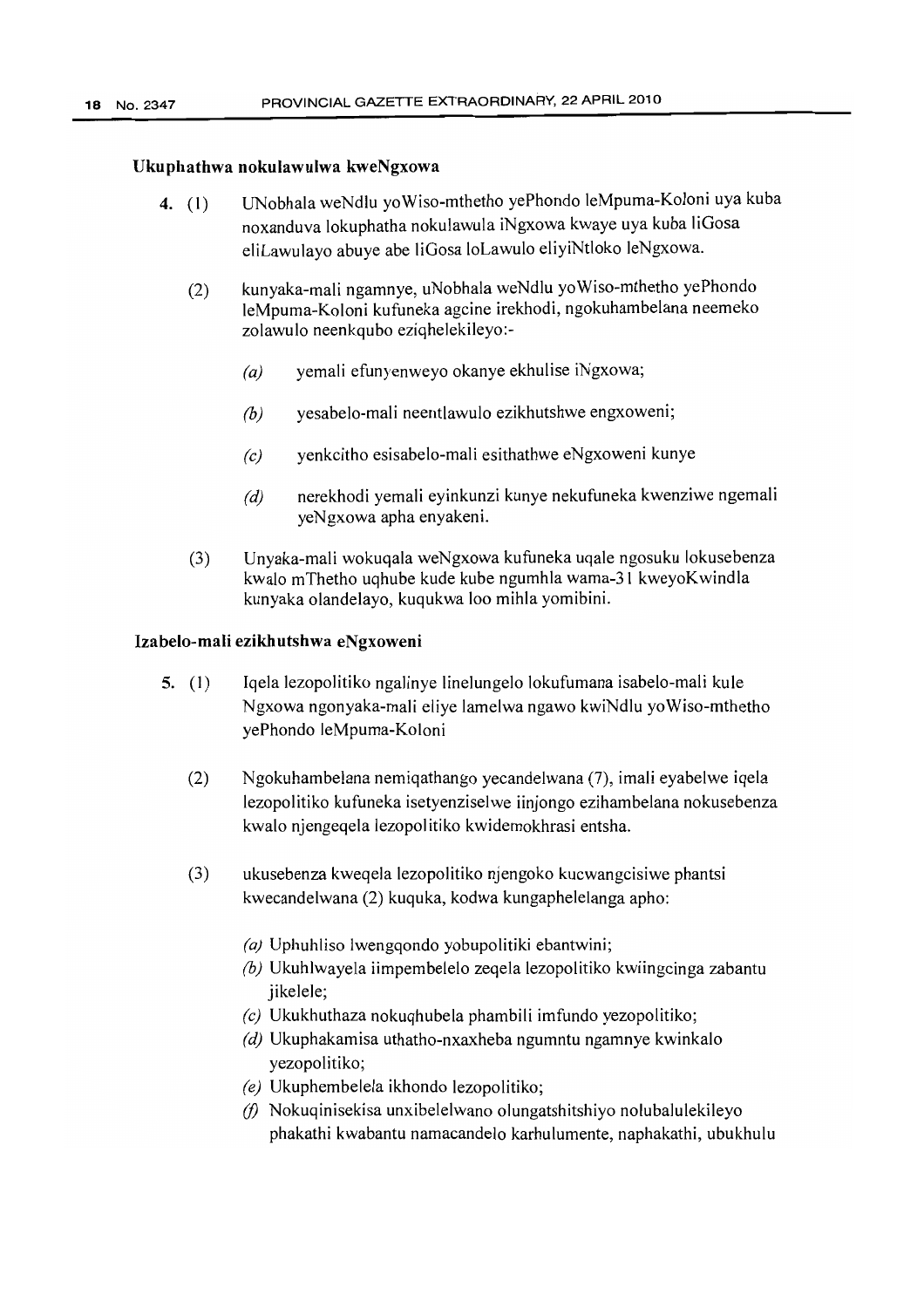becala, kwabantu neNdlu yoWiso-mthetho yePhondo leMpuma-Koloni.

- (4) Izabelo-mali ezikhutshelwa amaqela ezopolitiko eNgxoweni kufuneka zenziwe ngamaxesha okanye ngamathuba amiselweyo, zisenziwa ngokweezixa ezimiselweyo nangendlela emiselweyo.
- (5) UNobhala weNdlu yoWiso-mthetho kufuneka akhuphe izabelo-mali eNgxoweni azinikezele kumaqela ezopolitiko ngokwemigaqo emiselweyo esekelwe:-
	- *(a)* inxalenye, kumgaqo wobungakanani, kuthathelwa ingqaleJo inani lamalungu eqela lezopolitiko elimelweyo kwiNdlu yoWisomthetho yePhondo leMpuma-Koloni nenani elibalelwa ekhulwini leevoti ezifunyenwe ngamaqela kunyulo lokugqibela; kwakhona
	- *(b)* inxalenye, kumgaqo wokulingana, kuthathelwa ingqaJelo, phakathi kwezinye izinto, umda osikiweyo womyinge omncinci wesabelo kwiqela lezopolitiko ngalinye elimelweyo kwiNdiu yoWisomthetho yePhondo yeMpuma-Koloni, nakwisikali esilinganisiweyo sokumelwa ekubalelwa kuso isabelo-mali seqela lezopolitiko ngalinye elimelweyo kwibldlu yoWiso-mthetho yePhondo leMpuma-Koloni.
- (6) Inkcazelo neenkcukacha ezifunekayo ukuze kube nokulandelwa umgaqo omiselweyo kwiqela lezopolitiko kufuneka ziqinisekiswe kwiinyani neemeko ezichaphazelekayo ngexesha lokunikezelwa kwesabelo-rnali.
- (7) Imali esisabelo seqela lezopolitiko nekhutshwe eNgxoweni, ayinakusetyenziselwa:-
	- *(a)* ukuhlawula, nangayiphi na indlela, imivuzo, imirhumo, ibhaso, okanye isibonelelo esithile somntu omelet iqela elo kwiNdlu yoWiso-mthetho yePhondo leMpuma-Koloni okanye umntu oseofisini phantsi korhulumente;
	- *(b)* ukuxhasa ngemali okanye ukwenza igalelo kumba, kwisizathu esithile, kwisiganeko okanye umbhiyozo, nangayiphi na indlela, ngokunxamnye nemigaqo yokuziphatha ebophelela amalungu eNdlu yoWiso-mthetho yePhondo leMpuma-Koloni, phantsi kwayo nayiphi na imeko;
	- *(c)* nangayiphi na indlela, injongo yokuseka okanye yokuxhasa ishishini okanye yokufumana okanye yokulondoloza ilungelo okanye umdla wezemali kwishishini;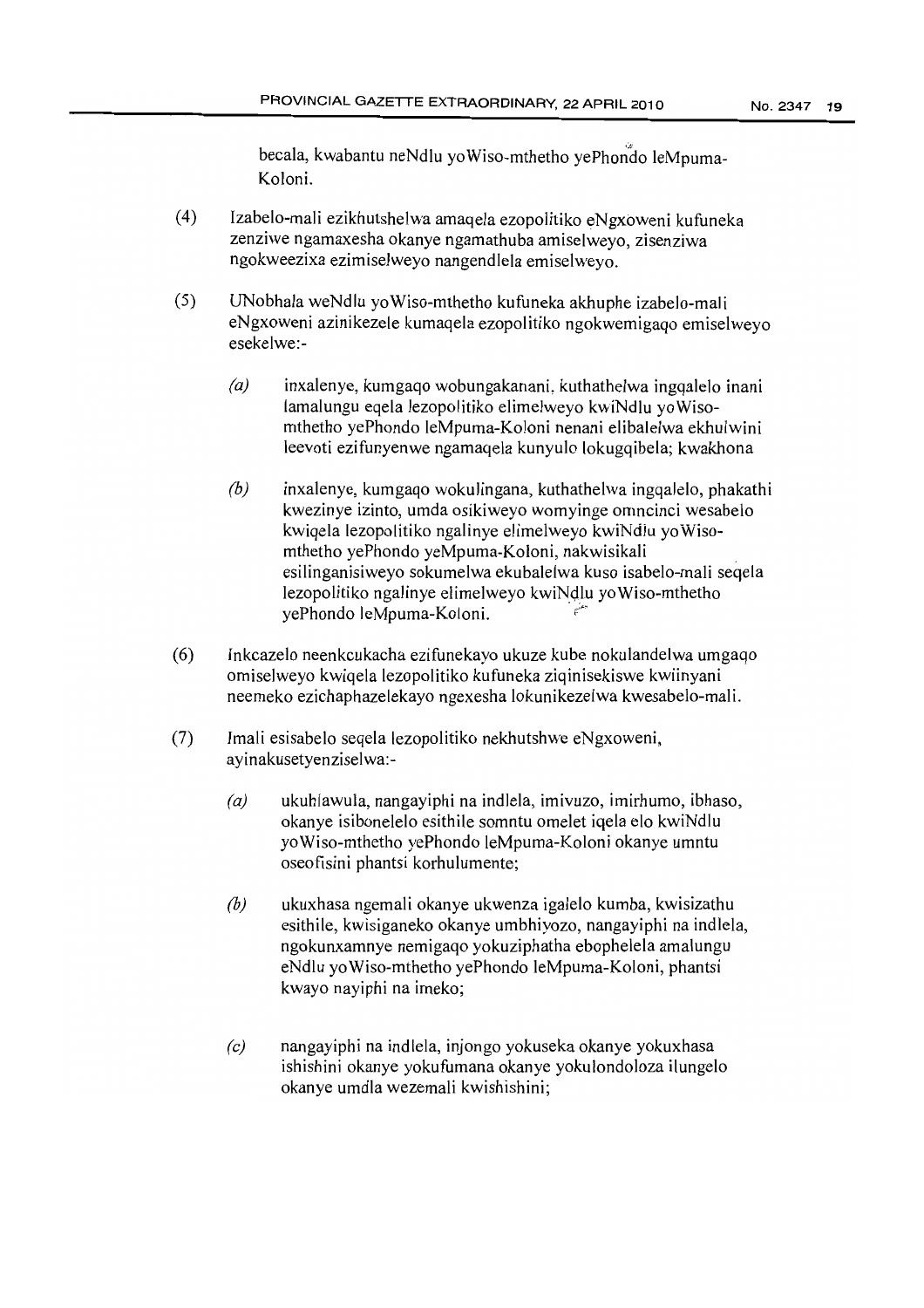- *(d)* ukufumana ilungelo okanye umdla kwipropati engashukumiyo, ngaphandle kwaxa ilungelo elo okanye umdla lowo kwipropati engashukumiyo uza kusetyenziswa liqela lezopolitiko kuphela ukufezekisa iinjongo eziqhelekileyo zeqela lezopolitiko; kwaye
- *(e)* nayiphi na injongo engangqinelaniyo nokusebenza kweqela lezopolitiko kwidemokhrasi entsha, njengoko kunokumiselwa.
- (8) *(a)* Isabelo-mali seqela lezopolitiko esikhutshwa eNgxoweni kufunekasiphele lisakube iqela lezopolitiko elo lingasamelwanga kwiNdlu yoWiso-mthetho ngokwemiqathango yecandelwana (l) kwaye
	- *(b)* iqela elingasamelwanga kwiNdlu yoWiso-mthetho kufuneka liyibuyise yonke imali engasetyenziswanga ebelabelwe yona zingaphelanga iintsuku ezingama-21 emva kokuphelelwa kwalo zizikhundla.

### Amaqela ezopolitiko kufuneka abe noxanduva ngesabelo-mali sawo esikhutshwe eNgxoweni

- 6. (1) Iqela lezopolitiko elifumene isabelo-mali esiphuma eNgxoweni kufuneka:-
	- *(a)* Ligcine iakhawunti yebhanki eyahlukileyo, kwibhanki ebhalisiweyo kwiRiphabhlikhi eliya kufaka kuyo isabelo-mali salo kwaye
	- *(b)* Kufuneka lityumbe igosa leqela elo njengegosa elilawulayo ngokubhekiselele kwimali esisabelo-mali selo qela esivela eNgxoweni.
	- (2) Uxanduva Iwegosa elilawulayo kukuthwala uxanduva ngemali esisabelo seqela lezopoJitiko elo kwaye luquka:-
		- *(a)* ngaphezu kweminye imisebenzi emiselwe ngulo mThetho, umsebenzi wokuqinisekisa ukuba iqela elo liyazithobela iimfuno zalo mThetho; kwaye
		- *(b)* ikakhulu, ukuqinisekisa ukuba imali esisabelo seqela ayihlawuleli imiba engagunyaziswanga ngulo mThetho.
	- (3) Igosa elilawulayo kufuneka ligcine iincwadi neerekhodi ezahlukeneyo zeakhawunti, ngendlela emiselweyo ngokubhekiselele kwimali esisabelo esikhutshwe eNgxoweni nako konke okwenzekileyo okubandakanya 100 mali.
	- (4) Kwiinyanga ezimbini emva kokuphela konyaka-mali, igosa elilawulayo kufuneka liqulunqe ingxelo:-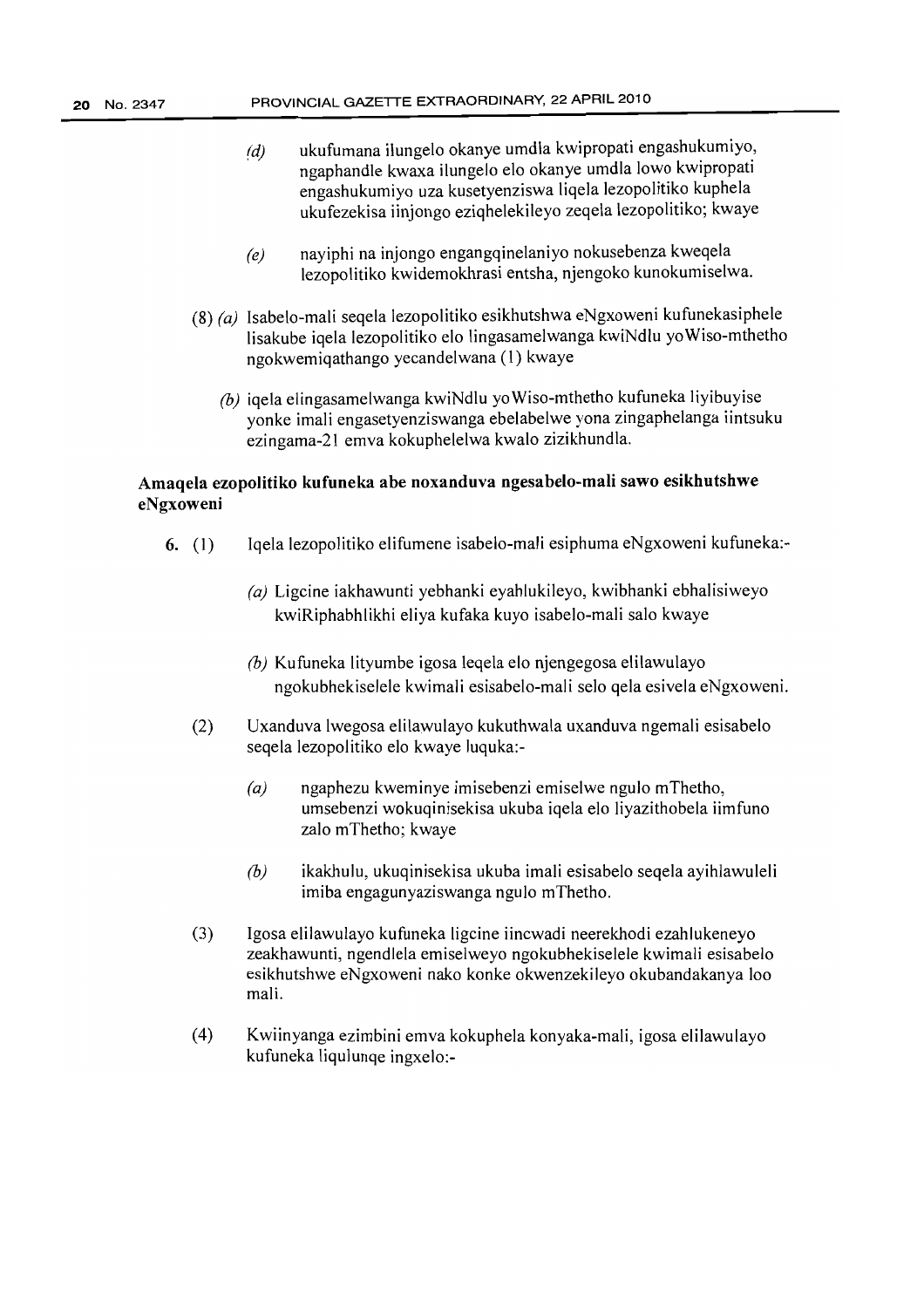- *(a)* ebonisa yonke imali efunyenweyo liqela lezopolitiko eNgxoweni kuloo nyaka-mali nendlela esetyenziswe ngayo;
- *(b)* nechaza iinjongo ezisetyenziselwe zona izixa-mali zesabelo.
- (5) Iincwadi neerekhodi zeakhawunti ekhankanywe kwicandelwana (3) kunye nengxelo ekhankanywe kwicandelwana (4) kufuneka ziphicothwe ngumbali-mali nomphicothi obhalisiweyo nosebenza njengomphicothi ngokwemiqathango yomThetho wabaBali-mali bakaRhulumente nabaPhicothi, 1991 (umThetho wama-80 we-1991).
- (6) UMphicothi-ncwadi owenza uphicotho-ncwadi olukhankanywe kwicandelwana (5) kufuneka, kwingxelo yomphicothi-ncwadi, anike uluvo lwakhe ngokuba ingaba ikho kusini na imali esisabelo eyachithelwa iinjongo ezingagunyaziswanga phantsi kwalo mThetho.
- (7) Ingaphelanga iminyaka emithathu emva kokuphela kwaloo nyaka-mali, igosa elilawulayo kufuneka linikezele ngeeakhawunti, ngeengxelo-mali nangeengxelo zornphicothi-ncwadi eziphicothiweyo kuNobhala weNdlu yoWiso-mthetho.
- (8) Nangani kukhankanyiwe kwicandelwana (4), uMphicothi-ncwadi angathi nangaliphi na ixesha, aphicothe iincwadi neerekhodi zeakhawunti kunye neengxelo-mali eziphathelele kwimali eyabelwe iqela lezopolitiko eNgxoweni.
- (9) *(a)* Ngokomhlathi *(b),* uNobhala weNdlu ycWiso-mthetho yePhondo leMpuma-Koloni:-
	- $(i)$  Kufuneka akhuphe umyalelo othi imali esisabelo seqela lezopolitiko ephuma eNgxoweni mayirhoxiswe xa anelisekile, ngezizathu ezivakalayo okokuba iqela lezopolitiko lisilele ukuthobela iimfuno zalo mThetho;
	- $(ii)$  Kufuneka aphelise urhoxiso xa anelisekile, ngokwendlela yokuziphatha kweqela emva koko, okokuba urhoxiso alusafanelekanga;
	- *(b)* Ukurhoxiswa kwesabelo seqela lezopolitiko kunokuyalelwa ngokwemiqathango yomhlathi (a) kuphela xa uNobhala weNdlu yoWiso-mthetho yePhondo leMpuma-Koloni -
		- $(i)$  Ethe ngesaziso esibhaliweyo, wazisa iqela lezopolitiko ngokurhoxiswa okucetywayo nangezizathu zoko; naxa athe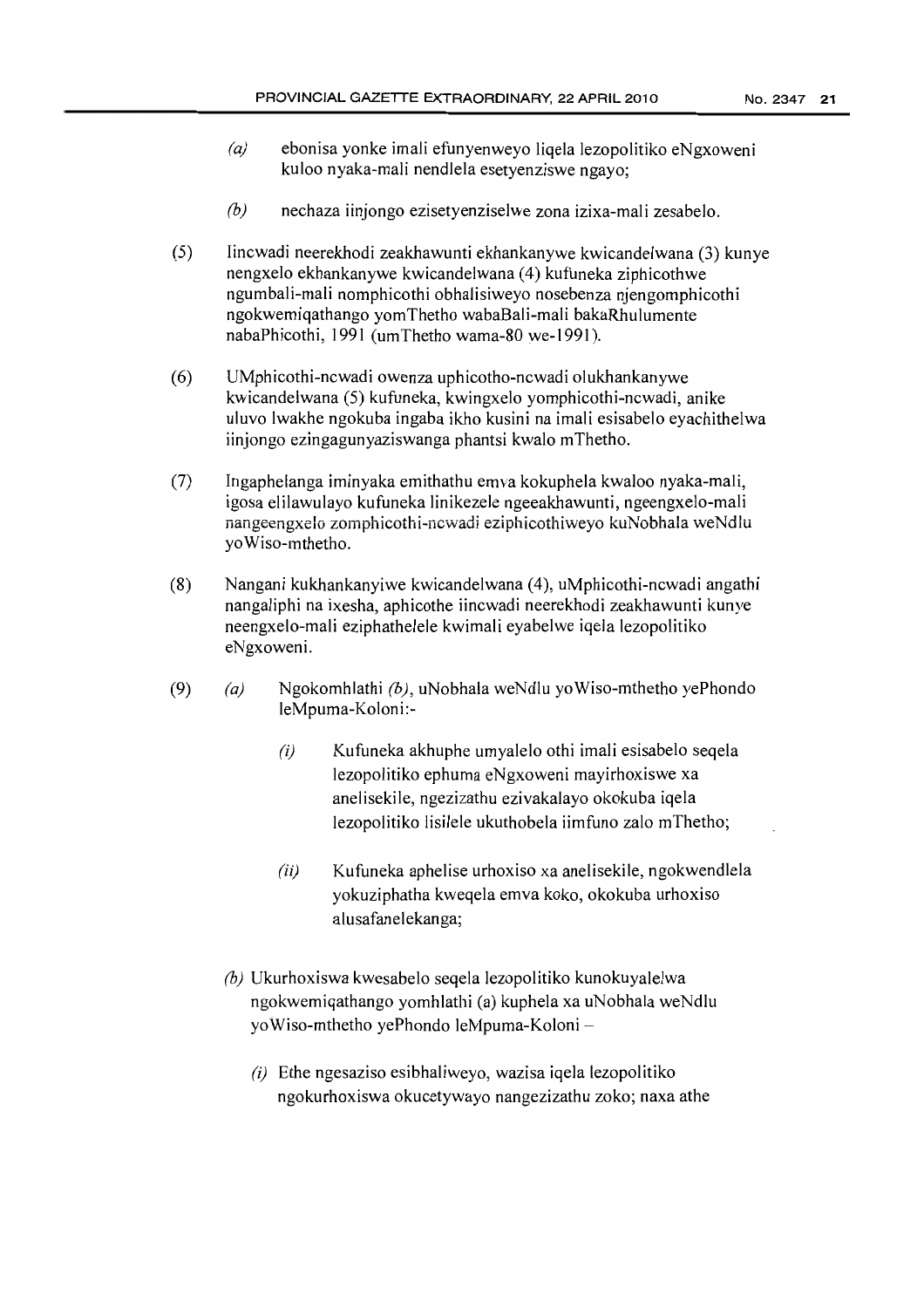- *(ii)* Wamema iqela lezopolitiko ukuba libonakalise izizathu, lingaphelanga ithuba elichaziweyo kwisaziso, ezinokubangela ukuba isabelo salo eNgxoweni singarhoxiswa.
- *(c)* Ithuba ekubhekiselelwe kulo kumhlathi (b) akufuneki libe Iifutshane kuneentsuku ezingama-30 ukususela kumhla wesaziso.

### Ukubuyiswa kwemaIi echithwe ngendleIa engafanelekanga ngamaqela ezopolitiko

- 7. (I) Xa imali esisabelo seqela lezopolitiko ngokwemiqathango yecandelo lesi-5 ithe ayasetyenziswa ngokwemiqathango yalo mThetho, igosa elilawulayo lelo qela elikhankanywe kwicandelo lesi-6(l)(b), liya kuba noxanduva lokuyibuyisela kuNobhala weNdlu yoWiso-mthetho yePhondo leMpuma-Koloni imali esetyenziswe ngendlela engafanelekanga.
	- (2) Igosa elilawulayo eliyintloko leNgxowa kufuneka liqinisekise ukuba iyabuyiswa imali echithwe ngendlela engafanelekanga, kwaye linokwenza njalo-
		- *(a)* ngokufaka ibango eliphathelele nesixa-mali esisetyenziswe ngendlela engafanelekanga, elifaka kwigosa elilawulayo leqela lezopolitiko elikhankanywe kwicandelo lesi-6(l)(b); okanye
		- *(b)* ngokutsala isixa semali echithwe ngokungafanelekanga kwisabelo esiza kuhlawulwa kwiqela lezopolitiko elo.

### USomlomo kufuneka anike ingxelo ngeNgxowa kwiNdlu yoWiso-mthetho

- 8. (1) Kwakamsinyane emva kokuphela konyaka-mali ngamnye, uSomlomo kufuneka –
	- *(a)* Aqulunqe ingxelo ephathelele ekuphathweni nasekulawulweni kweNgxowa ngethuba laloo nyaka-mali; kwakhona
	- $(b)$  Aqulunge ingxelo-mali ngokubhekiselele kwiNgxowa, ebonisa
		- $(i)$  isixa-mali esifunyenweyo nesandileyo kwiNgxowa ngethuba laloo nyaka-mali;
		- *(ii)* izabelo-mali eziphume eNgxoweni nezabelwe amaqela ezopolitiko kuloo nyaka-mali;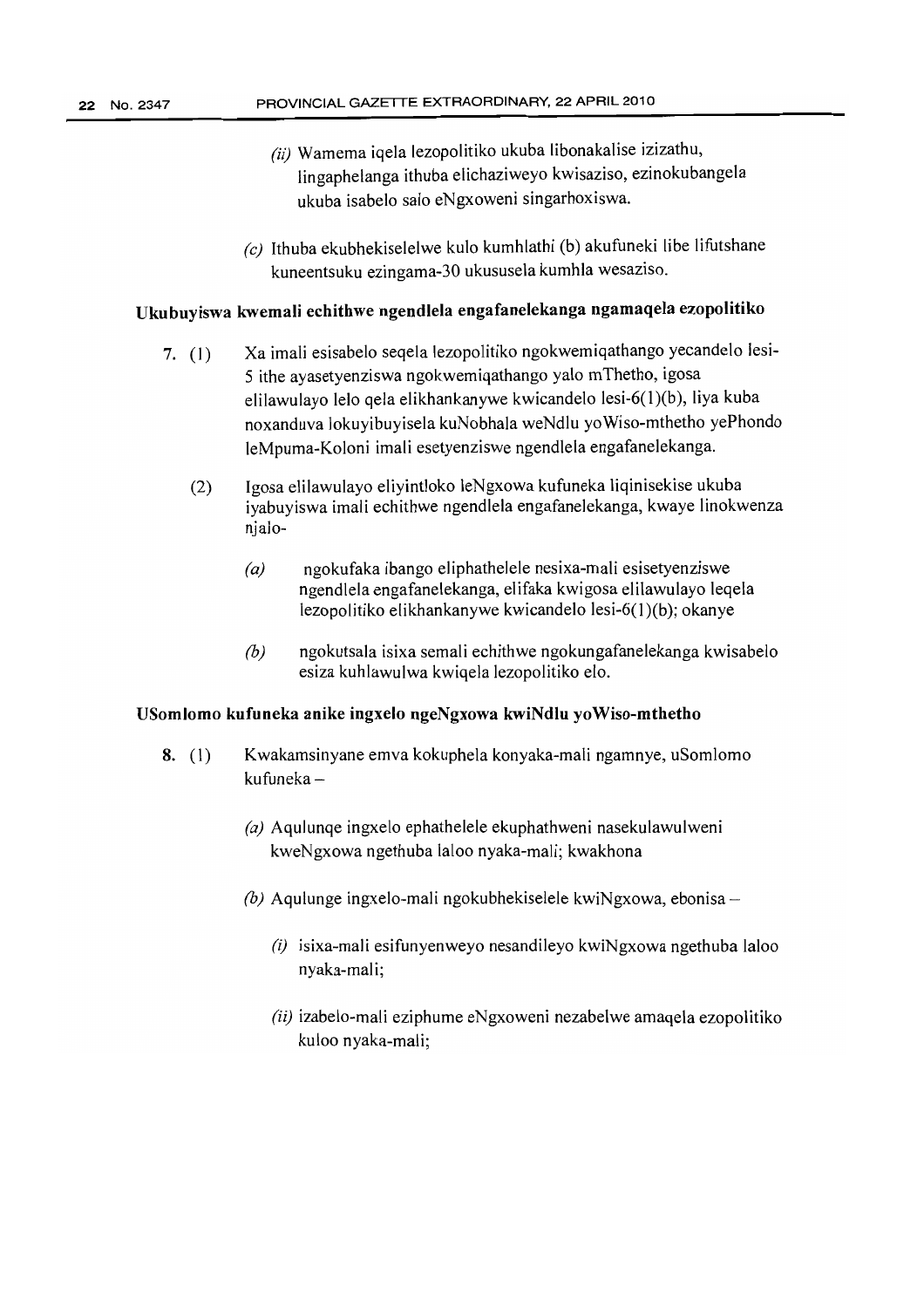- (iii)izixa-mali ezichithiweyo ngaloo nyaka-mali liqela lezopolitiko ngalinye ngokweenjongo ezinokwahluleka phantsi kwezintlu ezichaziweyo, njengoko kumiselwe amathuba ngamathuba;
- *(iv)* imali ekhoyo eNgxoweni kunye nemali ekufuneka ihlawulwe kwiNgxowa okanye ekufuneka ihlawulwe yiNgxowa ukphela kwaloo nyaka-mali; kwaye
- *(v)* uSomlomo kufuneka ayinikezele 100 ngxelo, ezo ngxelo-mali kunye neencwadi neerekhodi zeakhawunti eziphathelele kwiNgxowa kuMphicothi-ncwadi ukuba aziphicothe.
- (2) Zingaphelanga iintsuku ezingama-30 emva kokufunyanwa kwengxelo yoMphicothi-ncwadi, uSomlomo kufuneka ayithi thaca 100 ngxelo kwiNdlu yoWiso-mthetho yePhondo leMpuma-Koloni ndawonye neengxelo zemali yeNgxowa kunye nengxeJo ephicothiweyo kaSomlomo.

### Imali engasetyenziswanga ekupheleni konyaka-mali

- 9. (1) Imali engasetyenziswanga liqela lezopolitiko ekupheleni konyaka-mali kufuneka iboniswe ezincwadini nakwiirekhodi zeakhawunti yeqela njengemali eyintsalela neya kuweliselwa kunyaka-mali olandelayo; kodwa oko kuxhomekeke ekubeni-
	- *(a)* imali enokuweliselwa kunyaka-mali olandelayo, ingaqingqwa ibe yimali engumyinge othile wepesenti emiselweyo yesabelo saloo nyaka-mali; kwaye
	- *(b)* imali eweliselwe kunyaka-mali olandelayo ayiyi kuthathelwa ngqalelo xa kuqingqwa isabelo seqela elichaphazelekayo kuloo nyaka-mali.
	- (2) lmali eyintsalela yeNgxowa ekupheleni konyaka-mali mayiweliselwe kunyaka-mali olandelayo njengemali eyintsalela
	- (3) Xa iNdlu yoWiso-mthetho yePhondo leMpuma-Koloni ithe yapheliswa ngokomGaqo-siseko, iqela lezopolitiko elimelweyo kwiNdlu yoWisomthetho kufuneka lizivale iincwadi neerekhodi zalo zeakhawunti -
		- $(a)$  zingaphelanga iintsuku ezingama-21 phambi komhla obekelwe unyulo kwakhona, zingaphelanga iintsuku ezili-14 emva koko linikezele ngengxelo-mali ephicothiweyo yezo ncwadi nezo rekhodi zeakhawunti kuNobhala weNdlu yoWiso-mthetho yePhondo JeMpuma-Koloni kwaye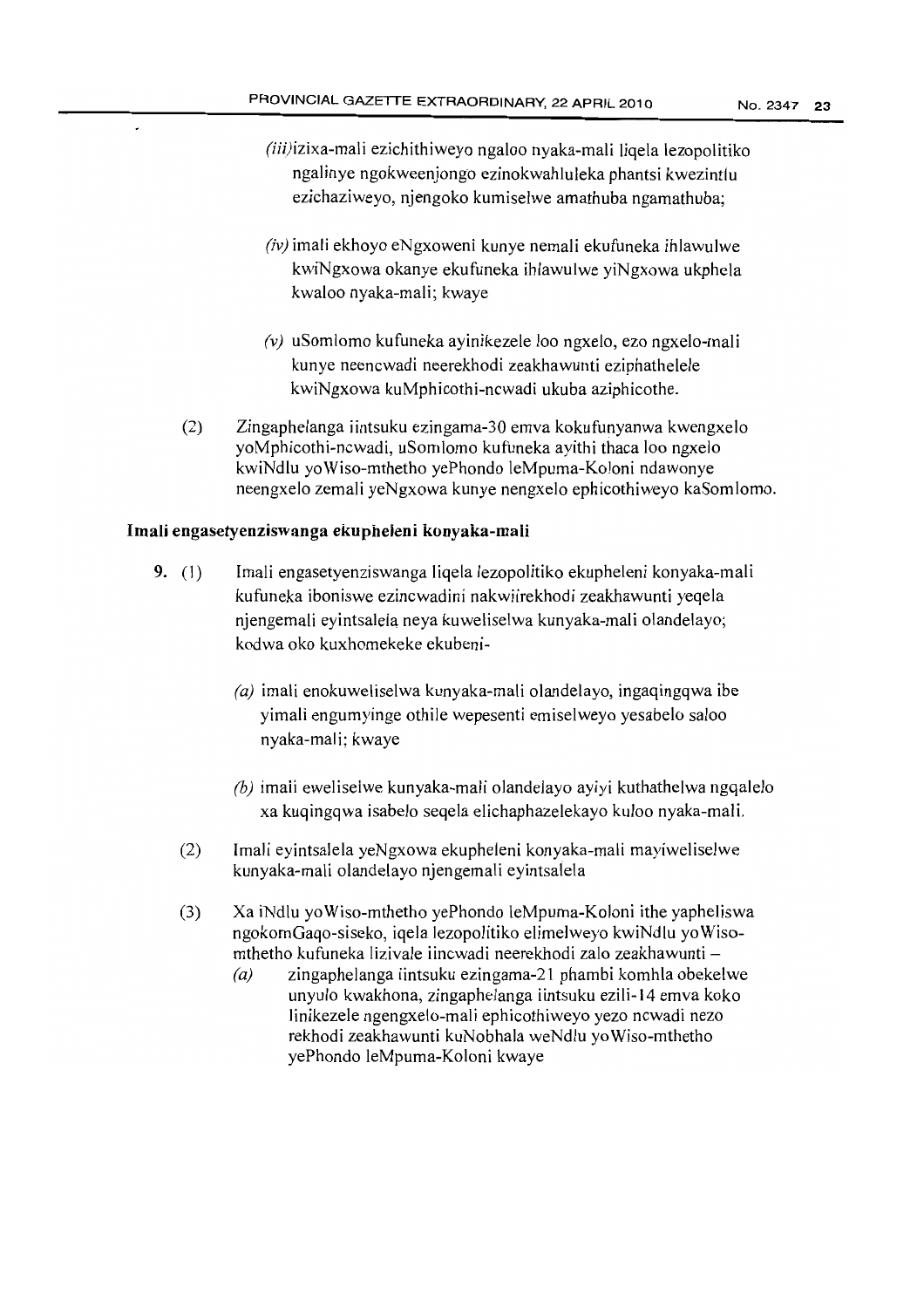- *(b)* lungaphelanga usuku olwandulela umhla obekelwe unyulo, elo qela lezopolitiko kufuneka lihlawule kuNobhala weNdlu yoWisomthetho yePhondo leMpuma-Koloni imali eyintsalela engasetyenziswanga ukususela kumhla wokuvalwa kweencwadi neerekhodi zeakhawunti njengoko kuchaziwe kumhlathi (a).
- (4) Ukuba iNdlu yoWiso-mthetho yePhondo leMpuma-Koloni iyapheliswa ngezizathu ezizezinye, iqela lezopolitiko elimelweyo kwiNdlu yoWisomthetho yePhondo leMpuma-Koloni kufuneka livale iincwadi neerekhodi zeakhawunti-
	- $(a)$  zingaphelanga iintsuku ezingama-21 phambi komhla obekelwe unyulo;
	- *(b)* zingaphelanga iintsuku ezili-14 emva koko linikezele ngengxelomali ephicothiweyo yezo ncwadi nezo rekhodi zeakhawunti kuNobhala weNdlu yoWiso-mthetho yePhondo leMpuma-Koloni;
	- *(c)* uNobhala weNdlu yoWiso-mthetho yePhondo leMpuma-Koloni kufuneka abale inani lamalungu eqela lezopolitiko elikhankanyiweyo kwicandelwana (4) njengepesenti yenani lamalungu elo qela kwiNdlu yoWiso-mthetho yePhondo leMpuma-Koloni elikhankanywe kwicandelwana (3) kwaye
	- $(d)$  Jungaphelanga usuku olwandulela umhla obekelwe unyulo, elo qela lezopolitiko kufuneka lihlawule kuNobhala weNdlu yoWisomthetho yePhondo leMpuma-Koloni imali eyintsalela engasetyenziswanga ukususela kumhla wokuvalwa kweencwadi neerekhodi zeakhawunti njengoko kuchaziwe kumhlathi (a).

### Imimiselo

- 10. USomlomo, elandela iziphakamiso zekomiti yeNdlu yoWiso-mthetho yePhondo leMpuma-Koloni, angenza, ngesaziso *kwisiHlokomiso sePhondo,* imimiselo ehambelana nalo mThetho -
	- *(a)* ukumisela imigaqo eya kulandelwa namathuba ekuya kuhlawulwa ngawo okanye izixa eziya kuhlawulwa kwiNgxowa eziya kuthi ziqinisekiswe zize zihlawulwe ngayo;
	- *(b)* ukumisela indlela ekuya kubalwa ngayo izabelo;
	- *(c)* ukuqinisekisa injongo engahambelaniyo nokusebenza kweqela lezopolitiko kwidemokhrasi entsha xa kuthelekiswa nemiqathango yecandelo lesi-5(1)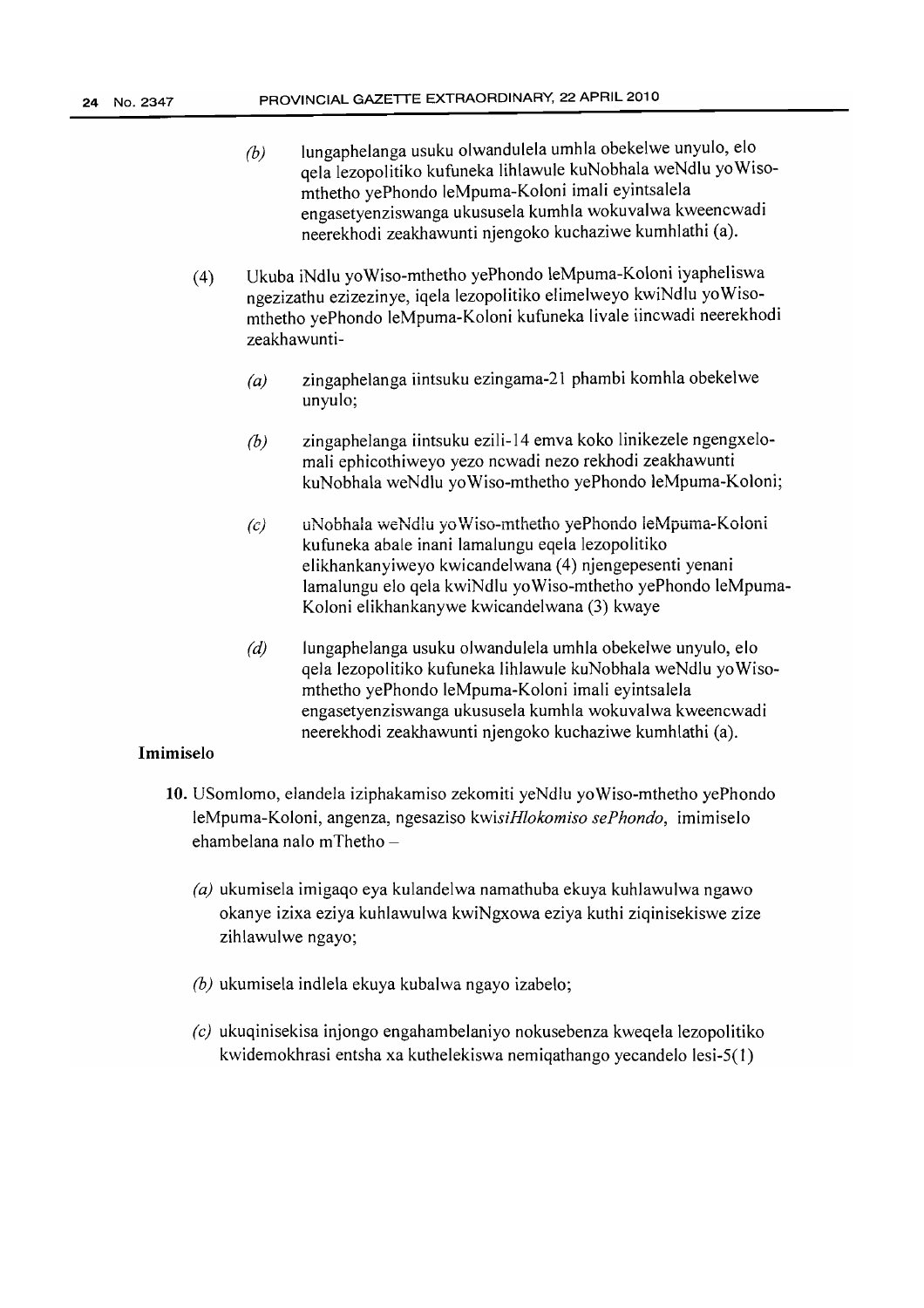- (d) ukumisela inkcazelo neenkcukacha ekufuneka amaqela ezopolitiko azichaze kuNobhala weNdlu yoWiso-mthetho yePhondo leMpuma-Koloni ngenjongo yokuqinisekisa ukusetyenziswa, ukulawulwa nokuthotyelwa ngokufanelekileyo nangokusulungekileyo kwalo mThetho
- *(e)* nangawuphi na umba onokumiselwa ngokwemiqathango yalo mThetho.

### **Isihloko esifutshane nokuqaJisa kwalo mThetho**

- $II.$  (1) Lo mThetho ubizwa ngokuba ngumThetho weNgxowa-mali yamaqela ezoPolitiko weMpuma-Koloni, 2010, kwaye uya kuqala ukusebenza ngomhla oya kuthi ubhengezwe yiNkulumbuso ngesiBhengezo *kwisiHlokomiso sePhondo.*
	- (2) Amacandelo ahlukeneyo alo mThetho asenokuqalisa ukusebenza ngemihla eyahlukeneyo.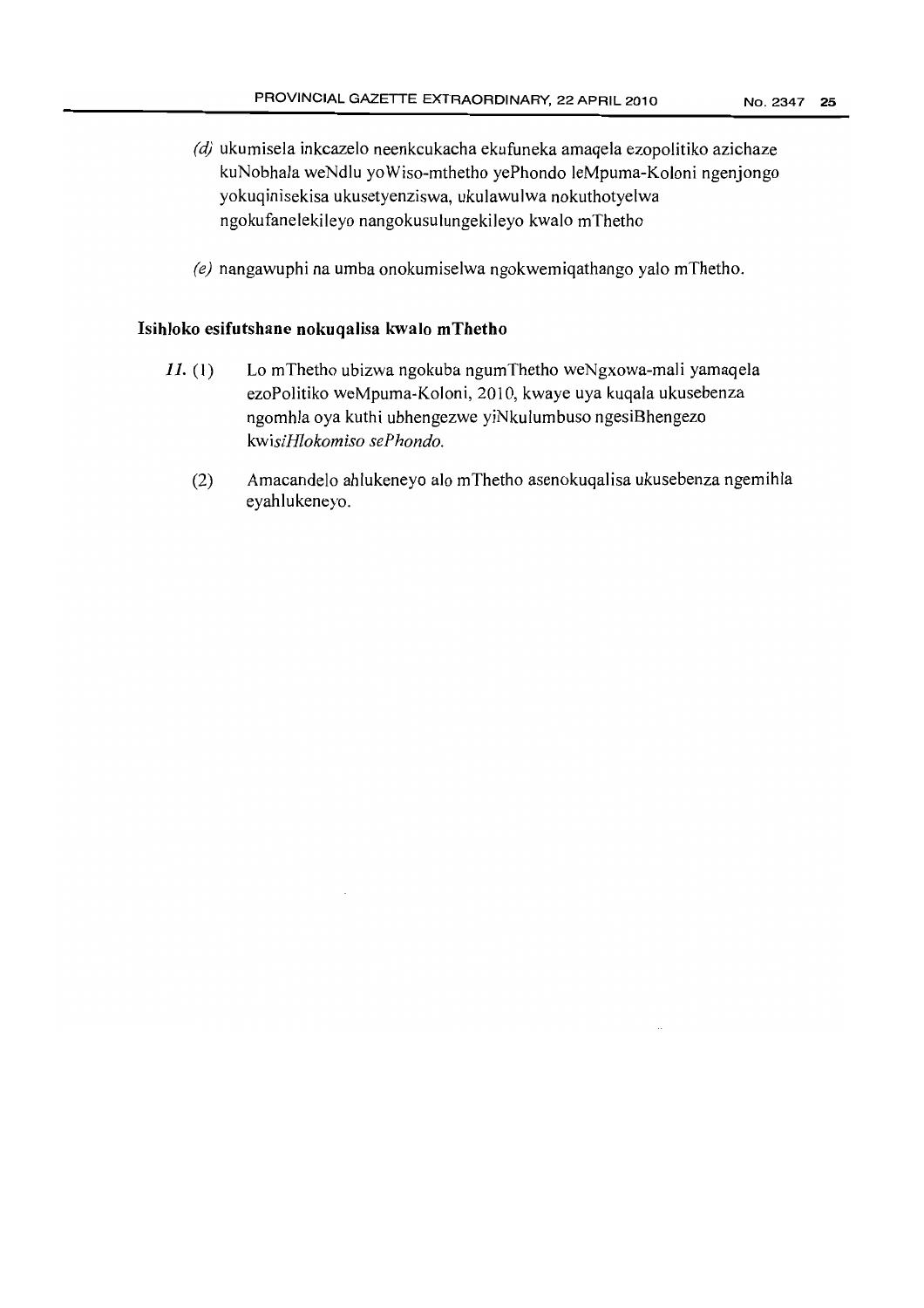## IMEMORANDAM OMTHETHO OYILWAYO WENGXOWA-MALI YAMAQELA EZOPOLITIKO WEMPUMA-KOLONI, 2010

### 1. INTSHAYELELO

ICandelo lama-236 lomGaqo-siseko livumela umthetho wesizwe ukuba ubonelele ngenkxaso-mali yamaqela ezopolitiko amelweyo kwipalamente nakwizindlu zowiso-mthetho eya kuthi yenziwe ngokufanelekileyo nangokwenani lamalungu ngenjongo yokuhlumisa idemokhrasi yamaqela amaninzi.

Kufanelekile ke ngoko ukuba kubonelelwe ngengxowa-mali amaqela ezopolitiko amelweyo kwiNdlu yoWiso-mthetho yePhondo leMpuma-Koloni ngokufanelekileyo nangokwenani lamalungu ngenjongo yokuhlumisa idemokhrasi yamaqela amaninzi.

Injongo yalo mThetho uYilwayo, ngoko ke, kukubonelela ngesikhokelo sengxowa-mali yamaqela ezopolitiko. Oku kuya kwenzeka ngokumiselwa kweNgxowa yamaQela ezoPolitiko eMpuma-Koloni apho kuya kufakwa khona imali ize emva koko yabelwe ngokufanelekileyo onke amaqela ezopolitiko amelweyo kwiNdlu yoWiso-mthetho.

### 2. INJONGO YOMTHETHO OYILWAYO

Okokuqala, umThetho oYilwayo yindlela yokuseka iNgxowa yamaQela ezoPolitiko yeMpuma-Koloni kwaye ukwabonelela ngomthombo wemali eya kufakwa kwiNgxowa leyo.

Okwesibini, umThetho oYilwayo ubonelela ngendlela yokuphathwa nokulawulwa kweNgxowa.

Okokugqibela, umThetho oYiJwayo ubonelela ngokwabiwa kwemali eseNgxoweni isabelwa amaqela ezopolitiko awahlukeneyo namelweyo kwiNdlu yoWiso-mthetho kwanangoxanduva Iwezabelo zemali leyo.

### 3. OKUQULATHWE NGUMTHETHO OYILWAYO

- 1. Icandelo 1 lcacisa iinkcazelo zamagama asetyenzisiweyo kumThetho oYilwayo.
- 2. Icandelo 2 licacisa ngokusekwa kweNgxowa-mali yamaQela ezoPolitiko yeMpuma-Koloni kwaye likwanika neenjongo zomThetho oYilwayo.
- 3. Icandelo 3 licacisa ngokufakwa kwemali yeNgxowa kwiakhawunti yebhanki eyahlukileyo neya kuvulwa nguNobhala weNdlu yoWiso-mthetho.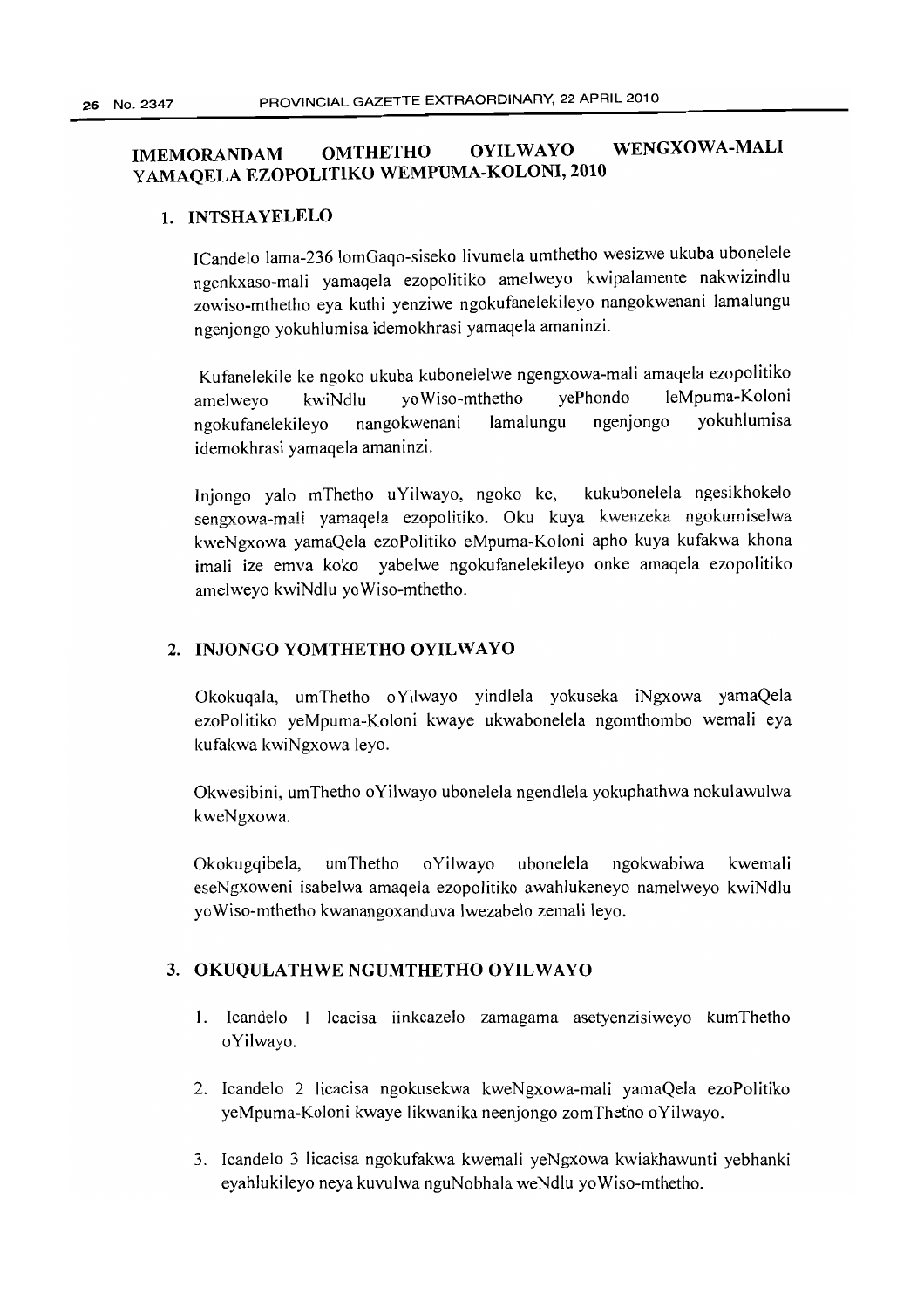- 4. Icandelo 4 Iicacisa ukuba uNobhala weNdlu yoWiso-mthetho unoxanduva lokuphathwa nokulawulwa kweNgxowa kwaye ukwaligosa elilawulayo kwanegosa elilawulayo eliyintloko leNgxowa.
- 5. Icandelo 5 licacisa ukuba onke amaqela ezopolitiko amelweyo kwiNdlu yoWiso-mthetho anelungelo lokufumana isabelo-mali kwaye likwacacisa nenjongo enokusetyenziselwa yona imali esisabelo seqela lezopolitiko.
- 6. Icandelo 6 licacisa ngoxanduva lokusetyenziswa kwezabelo-mali ngamaqela ezopolitiko kwanokunikezelwa kweengxelo zophicotho-ncwadi zemali enikezelwe kumaqela ezopolitiko, zinikezelwa kuNobhala weNdlu yoWisomthetho.
- 7. Icandelo 7 licacisa ngokubuyiswa kwemali ngamaqela ezopolitiko xa imali ithe yasetyenziswa ngendlela engafanelekanga.
- 8. Icandelo 8 liyalela uSomlomo weNdlu yoWiso-mthetho ukuba anikezele ngengxelo kwiNdlu yoWiso-mthetho ngokuphathelele ekuphathweni nasekulawulweni kweNgxowa ekupheleni konyaka-mali ngamnye. Ingxelo kaSomlomo kufuneka ikhatshwe yingxelo yoMphicothi-ncwadi.
- 9. Icandelo 9 licacisa ngemali engachithwanga ngamaqela ezopolitiko ekupheleni konyaka-mali kwaye likwacacisa nokuba umyinge omiselweyo wepesenti usenokuweliselwa kunyaka-mali olandelayo.
- 10. Icandelo 10 licacisa ukuba uSomlomo, ngokucetyiswa yikomiti yeNdJu yoWiso-rnthetho, angaqulunqa imimiselo ngemiba eyahlukeneyo.
- 11. Icandelo 11linika isihloko esifutshane somThetho oYilwayo kwaye likwacacisa nokuba umThetho uya kusebenza ngomhla oya kuthi umiselwe yiNkulumbuso nokuba kusenokumiselwa imihla eyahlukeneyo yamacandelo ahlukeneyo.